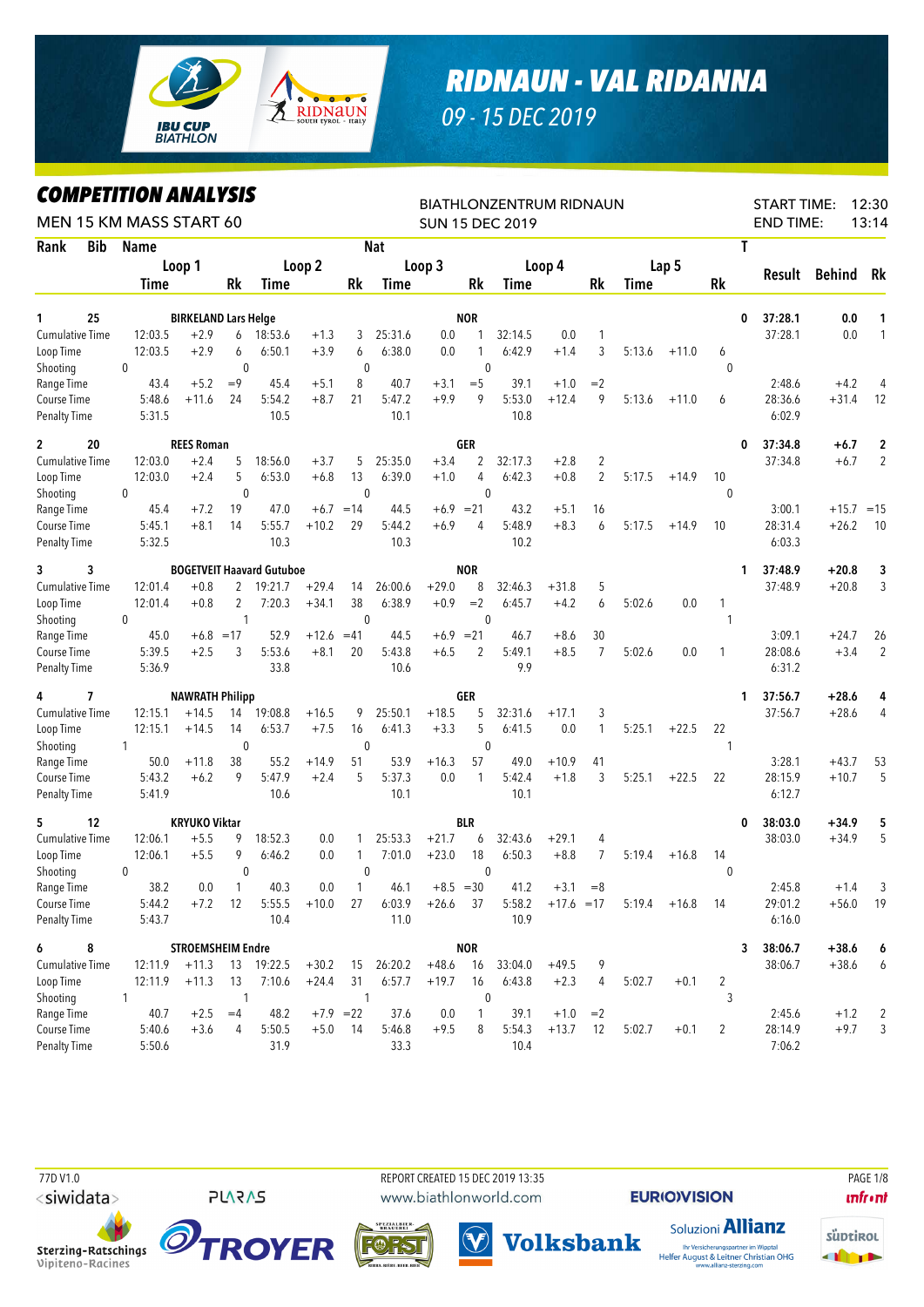| <b>Bib</b><br>Rank                        | Name                    |                                  |                    |                                  |                   |                       | <b>Nat</b>        |                   |                              |                   |                    |              |        |         |                    | Τ                                  |                        |                 |
|-------------------------------------------|-------------------------|----------------------------------|--------------------|----------------------------------|-------------------|-----------------------|-------------------|-------------------|------------------------------|-------------------|--------------------|--------------|--------|---------|--------------------|------------------------------------|------------------------|-----------------|
|                                           |                         | Loop 1                           |                    |                                  | Loop 2            |                       |                   | Loop 3            |                              |                   | Loop 4             |              |        | Lap 5   |                    | Result                             | <b>Behind</b>          | Rk              |
|                                           | Time                    |                                  | Rk                 | Time                             |                   | Rk                    | Time              |                   | Rk                           | Time              |                    | Rk           | Time   |         | Rk                 |                                    |                        |                 |
| 4<br>7                                    |                         | <b>KHALILI Said Karimulla</b>    |                    |                                  |                   |                       |                   |                   | <b>RUS</b>                   |                   |                    |              |        |         |                    | 38:07.1<br>1                       | +39.0                  | 7               |
| <b>Cumulative Time</b>                    | 12:04.9                 | $+4.3$                           | 8                  | 19:00.2                          | $+7.9$            | 7                     | 26:08.4           | $+36.8$           | 11                           | 32:52.9           | $+38.4$            | 6            |        |         |                    | 38:07.1                            | $+39.0$                | 7               |
| Loop Time                                 | 12:04.9                 | $+4.3$                           | 8                  | 6:55.3                           | $+9.1$            | 18                    | 7:08.2            | $+30.2$           | 23                           | 6:44.5            | $+3.0$             | 5            | 5:14.2 | $+11.6$ | 8                  |                                    |                        |                 |
| Shooting                                  | 0                       |                                  | $\mathbf{0}$       |                                  |                   | $\overline{1}$        |                   |                   | $\mathbf{0}$                 |                   |                    |              |        |         | -1                 |                                    |                        |                 |
| Range Time<br>Course Time                 | 51.0<br>5:41.2          | $+12.8$<br>$+4.2$                | 42<br>5            | 49.9<br>5:54.4                   | $+9.6$<br>$+8.9$  | 31<br>$= 23$          | 45.5<br>5:47.9    | $+7.9$<br>$+10.6$ | 28<br>11                     | 44.4<br>5:48.2    | $+6.3$<br>$+7.6$   | 23<br>5      | 5:14.2 | $+11.6$ | 8                  | 3:10.8<br>28:25.9                  | $+26.4$<br>$+20.7$     | 29<br>8         |
| Penalty Time                              | 5:32.7                  |                                  |                    | 11.0                             |                   |                       | 34.8              |                   |                              | 11.9              |                    |              |        |         |                    | 6:30.4                             |                        |                 |
| 8<br>1                                    |                         | <b>GJESBAKK Fredrik</b>          |                    |                                  |                   |                       |                   |                   | <b>NOR</b>                   |                   |                    |              |        |         |                    | 38:27.7<br>1                       | $+59.6$                | 8               |
| <b>Cumulative Time</b>                    | 12:00.6                 | 0.0                              | $\mathbf{1}$       | 18:54.7                          | $+2.4$            | 4                     | 25:46.1           | $+14.5$           | 4                            | 33:01.2           | $+46.7$            | 7            |        |         |                    | 38:27.7                            | $+59.6$                | 8               |
| Loop Time                                 | 12:00.6                 | 0.0                              | $\mathbf{1}$       | 6:54.1                           | $+7.9$            | 17                    | 6:51.4            | $+13.4$           | 11                           | 7:15.1            | $+33.6$            | 23           | 5:26.5 | $+23.9$ | 24                 |                                    |                        |                 |
| Shooting<br>Range Time                    | 0<br>43.6               | $+5.4 = 12$                      | $\mathbf 0$        | 47.0                             | $+6.7$            | $\mathbf{0}$<br>$=14$ | 47.4              | $+9.8$            | -1<br>36                     | 45.1              | $+7.0$             | 26           |        |         | 1                  | 3:03.1                             | $+18.7$                | 22              |
| Course Time                               | 5:37.0                  | 0.0                              | 1                  | 5:56.6                           | $+11.1$           | 30                    | 5:52.6            | $+15.3$           | 15                           | 5:56.2            | $+15.6$            | 13           | 5:26.5 | $+23.9$ | 24                 | 28:48.9                            | $+43.7$                | 14              |
| <b>Penalty Time</b>                       | 5:40.0                  |                                  |                    | 10.5                             |                   |                       | 11.4              |                   |                              | 33.8              |                    |              |        |         |                    | 6:35.7                             |                        |                 |
| 19<br>9                                   |                         | <b>BEGUE Aristide</b>            |                    |                                  |                   |                       |                   |                   | <b>FRA</b>                   |                   |                    |              |        |         |                    | 38:29.7<br>0                       | $+1:01.6$              | 9               |
| <b>Cumulative Time</b>                    | 12:11.0                 | $+10.4$                          | 11                 | 19:17.7                          | $+25.4$           | 12                    | 26:12.8           | $+41.2$           | 14                           | 33:10.9           | $+56.4$            | 11           |        |         |                    | 38:29.7                            | $+1:01.6$              | 9               |
| Loop Time<br>Shooting                     | 12:11.0<br>$\mathbf{0}$ | $+10.4$                          | 11<br>$\mathbf{0}$ | 7:06.7                           | $+20.5$           | 29<br>$\mathbf{0}$    | 6:55.1            | $+17.1$           | 15<br>$\mathbf{0}$           | 6:58.1            | $+16.6$            | 12           | 5:18.8 | $+16.2$ | 12<br>$\mathbf{0}$ |                                    |                        |                 |
| Range Time                                | 52.6                    | $+14.4$                          | 52                 | 55.9                             | $+15.6$           | 55                    | 50.3              | $+12.7$           | 49                           | 49.1              | $+11.0$            | $=42$        |        |         |                    | 3:27.9                             | $+43.5$                | 52              |
| Course Time                               | 5:46.3                  | $+9.3$                           | 19                 | 6:00.2                           | $+14.7$           | 37                    | 5:53.5            | $+16.2$           | 18                           | 5:58.3            | $+17.7$            | 19           | 5:18.8 | $+16.2$ | 12                 | 28:57.1                            | $+51.9$                | 18              |
| Penalty Time                              | 5:32.1                  |                                  |                    | 10.6                             |                   |                       | 11.3              |                   |                              | 10.7              |                    |              |        |         |                    | 6:04.7                             |                        |                 |
| 5<br>10                                   |                         |                                  |                    | <b>PERRILLAT BOTTONET Martin</b> |                   |                       |                   |                   | <b>FRA</b>                   |                   |                    |              |        |         |                    | 38:30.4<br>1                       | $+1:02.3$              | 10              |
| <b>Cumulative Time</b>                    | 12:02.5                 | $+1.9$                           | 4                  | 18:53.0                          | $+0.7$            | 2                     | 25:45.3           | $+13.7$           | 3                            | 33:06.7           | $+52.2$            | 10           |        |         |                    | 38:30.4                            | $+1:02.3$              | 10              |
| Loop Time<br>Shooting                     | 12:02.5<br>0            | $+1.9$                           | 4<br>$\mathbf 0$   | 6:50.5                           | $+4.3$            | 9<br>$\mathbf 0$      | 6:52.3            | $+14.3 = 12$      | -1                           | 7:21.4            | $+39.9$            | 25           | 5:23.7 | $+21.1$ | 19<br>-1           |                                    |                        |                 |
| Range Time                                | 44.6                    | $+6.4$                           | 16                 | 44.6                             | $+4.3$            | 5                     | 48.8              | $+11.2$           | 44                           | 51.2              | $+13.1$            | $=49$        |        |         |                    | 3:09.2                             | $+24.8$                | 27              |
| Course Time                               | 5:38.8                  | $+1.8$                           | 2                  | 5:55.6                           | $+10.1$           | 28                    | 5:52.5            | $+15.2$           | 14                           | 5:56.5            | $+15.9$            | $=14$        | 5:23.7 | $+21.1$ | 19                 | 28:47.1                            | $+41.9$                | 13              |
| <b>Penalty Time</b>                       | 5:39.1                  |                                  |                    | 10.3                             |                   |                       | 11.0              |                   |                              | 33.7              |                    |              |        |         |                    | 6:34.1                             |                        |                 |
| 23<br>11                                  |                         | <b>MUKHAMEDZIANOV IInaz</b>      |                    |                                  |                   |                       |                   |                   | <b>RUS</b>                   |                   |                    |              |        |         |                    | 38:31.4<br>$\mathbf{2}$            | $+1:03.3$              | 11              |
| <b>Cumulative Time</b><br>Loop Time       | 12:35.4<br>12:35.4      | $+34.8$<br>$+34.8$               | 26<br>26           | 19:28.5<br>6:53.1                | $+36.2$<br>$+6.9$ | 19<br>$=14$           | 26:07.4<br>6:38.9 | $+35.8$<br>$+0.9$ | 10<br>$=2$                   | 33:14.3<br>7:06.9 | $+59.8$<br>$+25.4$ | 13<br>17     | 5:17.1 | $+14.5$ | 9                  | 38:31.4                            | $+1:03.3$              | 11              |
| Shooting                                  | 1                       |                                  | $\mathbf{0}$       |                                  |                   | $\mathbf{0}$          |                   |                   | 1                            |                   |                    |              |        |         | $\overline{2}$     |                                    |                        |                 |
| Range Time                                | 48.5                    | $+10.3$                          | 32                 | 52.1                             | $+11.8$           | $=37$                 | 44.2              | $+6.6$            | 20                           | 43.0              | $+4.9$             | 14           |        |         |                    | 3:07.8                             | $+23.4$                | 25              |
| <b>Course Time</b><br><b>Penalty Time</b> | 5:50.0<br>5:56.9        | $+13.0$                          | 26                 | 5:50.3<br>10.7                   | $+4.8$            | 13                    | 5:43.9<br>10.8    | +6.6              | 3                            | 5:49.7<br>34.2    | $+9.1$             | 8            | 5:17.1 | $+14.5$ | 9                  | 28:31.0<br>6:52.6                  | $+25.8$                | 9               |
|                                           |                         |                                  |                    |                                  |                   |                       |                   |                   |                              |                   |                    |              |        |         |                    |                                    |                        |                 |
| 16<br>12<br><b>Cumulative Time</b>        | 12:04.0                 | <b>STRELOW Justus</b><br>$+3.4$  | 7 <sup>7</sup>     | 18:57.1                          | $+4.8$            | 6                     | 25:59.2           | $+27.6$           | <b>GER</b><br>$\overline{7}$ | 33:01.5           | $+47.0$            | 8            |        |         |                    | 38:38.8<br>0<br>38:38.8            | $+1:10.7$<br>$+1:10.7$ | 12<br>-12       |
| Loop Time                                 | 12:04.0                 | $+3.4$                           | 7                  | 6:53.1                           | $+6.9 = 14$       |                       | 7:02.1            | $+24.1$           | 20                           | 7:02.3            | $+20.8$            | 15           | 5:37.3 | $+34.7$ | 45                 |                                    |                        |                 |
| Shooting                                  | $\mathbf{0}$            |                                  | $\mathbf 0$        |                                  |                   | 0                     |                   |                   | $\mathbf 0$                  |                   |                    |              |        |         | $\mathbf{0}$       |                                    |                        |                 |
| Range Time                                | 42.4                    | $+4.2$                           | 6                  | 45.3                             | $+5.0$            | $\overline{7}$        | 45.6              | $+8.0$            | 29                           | 42.6              |                    | $+4.5 = 12$  |        |         |                    | 2:55.9                             | $+11.5$                | $\overline{11}$ |
| Course Time<br><b>Penalty Time</b>        | 5:45.8<br>5:35.8        | $+8.8$                           | 17                 | 5:57.1<br>10.7                   | $+11.6$           | 32                    | 6:04.6<br>11.9    | $+27.3$           | 40                           | 6:09.1<br>10.6    | $+28.5$            | 38           | 5:37.3 | $+34.7$ | 45                 | 29:33.9<br>6:09.0                  | $+1:28.7$              | 28              |
|                                           |                         |                                  |                    |                                  |                   |                       |                   |                   |                              |                   |                    |              |        |         |                    |                                    |                        |                 |
| 9<br>13<br><b>Cumulative Time</b>         | 12:25.6                 | <b>SEMENOV Sergii</b><br>$+25.0$ | 15                 | 19:14.6                          | $+22.3$           | 11                    | 26:02.1           | $+30.5$           | <b>UKR</b><br>9              | 33:13.7           | $+59.2$            | 12           |        |         |                    | 38:40.3<br>$\mathbf{2}$<br>38:40.3 | $+1:12.2$<br>$+1:12.2$ | - 13<br>- 13    |
| Loop Time                                 | 12:25.6                 | $+25.0$                          | 15                 | 6:49.0                           | $+2.8$            | 5                     | 6:47.5            | $+9.5$            | 8                            | 7:11.6            | $+30.1$            | 21           | 5:26.6 | $+24.0$ | 25                 |                                    |                        |                 |
| Shooting                                  | $\mathbf{1}$            |                                  | $\mathbf 0$        |                                  |                   | $\mathbf 0$           |                   |                   | $\mathbf{1}$                 |                   |                    |              |        |         | $\overline{2}$     |                                    |                        |                 |
| Range Time<br>Course Time                 | 43.5<br>5:43.5          | $+5.3$<br>$+6.5$                 | 11<br>10           | 46.3<br>5:51.6                   | $+6.0$            | 11<br>16              | 43.2<br>5:53.6    | $+5.6$<br>$+16.3$ | 12<br>19                     | 42.1<br>5:53.8    | $+4.0$<br>$+13.2$  | -11<br>11    | 5:26.6 |         | 25                 | 2:55.1<br>28:49.1                  | $+10.7$<br>$+43.9$     | 9<br>15         |
| <b>Penalty Time</b>                       | 5:58.6                  |                                  |                    | 11.1                             | $+6.1$            |                       | 10.7              |                   |                              | 35.7              |                    |              |        | $+24.0$ |                    | 6:56.1                             |                        |                 |
| 18<br>14                                  |                         | <b>BROWN Jake</b>                |                    |                                  |                   |                       |                   |                   | <b>USA</b>                   |                   |                    |              |        |         |                    | 38:40.9<br>3                       | $+1:12.8$              | - 14            |
| <b>Cumulative Time</b>                    | 12:32.6                 | $+32.0$                          | 24                 | 19:47.8                          | $+55.5$           | 30                    |                   | $26:34.4 +1:02.8$ | 20                           |                   | $33:33.7 +1:19.2$  | 14           |        |         |                    | 38:40.9                            | $+1:12.8$              | - 14            |
| Loop Time                                 | 12:32.6                 | $+32.0$                          | 24                 | 7:15.2                           | $+29.0$           | 36                    | 6:46.6            | $+8.6$            | 7                            | 6:59.3            | $+17.8$            | 13           | 5:07.2 | $+4.6$  | 4                  |                                    |                        |                 |
| Shooting<br>Range Time                    | $\mathbf{1}$<br>51.7    | $+13.5$                          | -1<br>46           | 55.5                             | $+15.2$           | 0<br>53               | 51.5              | $+13.9 = 50$      | $\mathbf{1}$                 | 43.6              |                    | $+5.5 = 19$  |        |         | 3                  | 3:22.3                             | $+37.9 = 42$           |                 |
| Course Time                               | 5:47.3                  | $+10.3$                          | 21                 | 5:45.5                           | 0.0               | 1                     | 5:44.6            | $+7.3$            | 6                            | 5:40.6            | 0.0                | $\mathbf{1}$ | 5:07.2 | $+4.6$  | 4                  | 28:05.2                            | 0.0                    | $\overline{1}$  |
| Penalty Time                              | 5:53.6                  |                                  |                    | 34.2                             |                   |                       | 10.5              |                   |                              | 35.1              |                    |              |        |         |                    | 7:13.4                             |                        |                 |

 77D V1.0 REPORT CREATED 15 DEC 2019 13:35 PAGE 2/8www.biathlonworld.com

 $(\blacktriangledown)$ 

**EURIOVISION** 

**unfront** 





**PLARAS** 



Soluzioni **Allianz Volksbank** Ihr Versicherungspartner im Wipptal<br>Helfer August & Leitner Christian OHG<br>www.allianz-sterzing.com

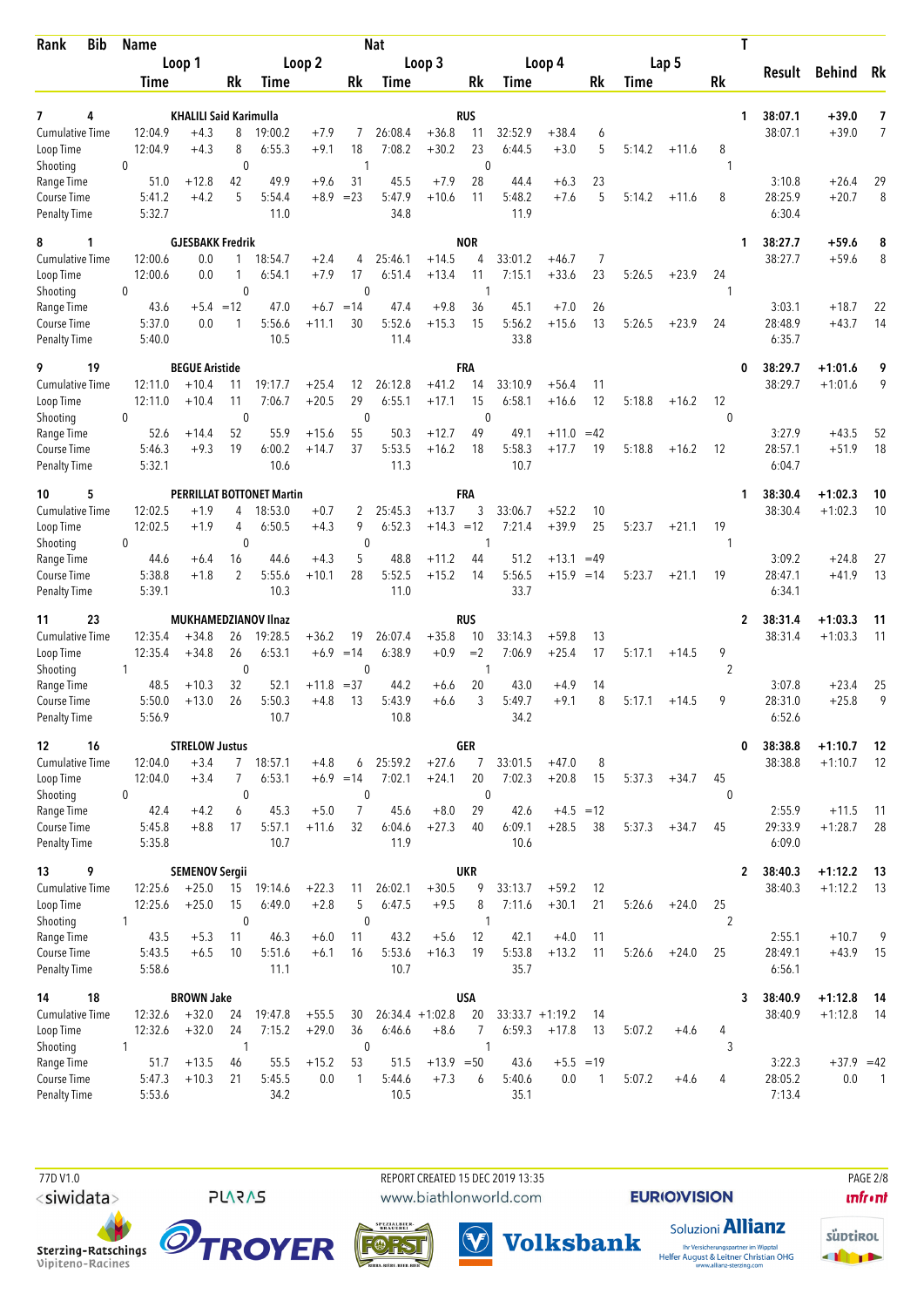| <b>Bib</b><br>Rank                 | Name             |                              |                               |                   |                    |                    | <b>Nat</b>        |                       |                        |                |                    |                      |        |         |         | Τ                       |        |                    |                |
|------------------------------------|------------------|------------------------------|-------------------------------|-------------------|--------------------|--------------------|-------------------|-----------------------|------------------------|----------------|--------------------|----------------------|--------|---------|---------|-------------------------|--------|--------------------|----------------|
|                                    |                  | Loop 1                       |                               |                   | Loop 2             |                    |                   | Loop 3                |                        |                | Loop 4             |                      |        | Lap 5   |         | Result                  |        | <b>Behind</b> Rk   |                |
|                                    | <b>Time</b>      |                              | Rk                            | Time              |                    | Rk                 | Time              |                       | Rk                     | Time           |                    | Rk                   | Time   |         | Rk      |                         |        |                    |                |
| 2                                  |                  | <b>FRATZSCHER Lucas</b>      |                               |                   |                    |                    |                   |                       |                        |                |                    |                      |        |         |         | 38:44.7                 |        | $+1:16.6$          |                |
| 15<br><b>Cumulative Time</b>       | 12:02.0          | $+1.4$                       | 3                             | 19:19.8           | $+27.5$            | 13                 |                   | $26:42.5 +1:10.9$     | GER<br>21              | 33:38.0        | $+1:23.5$          | 17                   |        |         |         | 3<br>38:44.7            |        | $+1:16.6$          | 15<br>15       |
| Loop Time                          | 12:02.0          | $+1.4$                       | 3                             | 7:17.8            | $+31.6$            | 37                 | 7:22.7            | $+44.7$               | 30                     | 6:55.5         | $+14.0$            | 8                    | 5:06.7 | $+4.1$  | 3       |                         |        |                    |                |
| Shooting                           | 0                |                              | 1                             |                   |                    | $\overline{2}$     |                   |                       | $\mathbf 0$            |                |                    |                      |        |         | 3       |                         |        |                    |                |
| Range Time                         | 40.6             | $+2.4$                       | 3                             | 49.2              | $+8.9$             | 27                 | 38.8              | $+1.2$                | 2                      | 43.3           | $+5.2$             | 17                   |        |         |         |                         | 2:51.9 | $+7.5$             |                |
| Course Time<br><b>Penalty Time</b> | 5:42.6<br>5:38.8 | $+5.6$                       | 8                             | 5:54.3<br>34.3    | $+8.8$             | 22                 | 5:47.4<br>56.5    | $+10.1$               | 10                     | 6:01.9<br>10.3 | $+21.3$            | 23                   | 5:06.7 | $+4.1$  | 3       | 28:32.9                 | 7:19.9 | $+27.7$            | 11             |
| 14<br>16                           |                  | <b>SCHOMMER Paul</b>         |                               |                   |                    |                    |                   |                       | <b>USA</b>             |                |                    |                      |        |         |         | 38:48.2                 |        | $+1:20.1$          | 16             |
| Cumulative Time                    | 12:40.5          | $+39.9$                      | 29                            | 19:30.7           | $+38.4$            | 21                 |                   | $26:33.6 + 1:02.0$    | 19                     | 33:34.1        | $+1:19.6$          | 15                   |        |         |         | 38:48.2                 |        | $+1:20.1$          | 16             |
| Loop Time                          | 12:40.5          | $+39.9$                      | 29                            | 6:50.2            | $+4.0$             | $=7$               | 7:02.9            | $+24.9$               | 21                     | 7:00.5         | $+19.0$            | 14                   | 5:14.1 | $+11.5$ | 7       |                         |        |                    |                |
| Shooting                           | 2                |                              | $\mathbf 0$                   |                   |                    | 1                  |                   |                       | -1                     |                |                    |                      |        |         | 4       |                         |        |                    |                |
| Range Time<br>Course Time          | 47.8<br>5:45.7   | $+9.6$<br>$+8.7$             | 28<br>16                      | 51.9<br>5:48.3    | +11.6<br>$+2.8$    | $= 35$<br>8        | 43.8<br>5:45.6    | $+6.2 = 14$<br>$+8.3$ | 7                      | 43.8<br>5:42.1 | $+5.7$<br>$+1.5$   | 21<br>$\overline{2}$ | 5:14.1 | $+11.5$ | 7       | 28:15.8                 | 3:07.3 | $+22.9$<br>$+10.6$ | 24<br>4        |
| <b>Penalty Time</b>                | 6:07.0           |                              |                               | 10.0              |                    |                    | 33.5              |                       |                        | 34.6           |                    |                      |        |         |         |                         | 7:25.1 |                    |                |
| 17<br>28                           |                  | <b>TRUSH Vitaliy</b>         |                               |                   |                    |                    |                   |                       | <b>UKR</b>             |                |                    |                      |        |         |         | 39:11.9<br>1            |        | $+1:43.8$          | 17             |
| <b>Cumulative Time</b>             | 12:11.4          | $+10.8$                      | 12                            | 19:08.9           | $+16.6$            | 10                 | 26:10.1           | $+38.5$               | 12                     | 33:37.5        | $+1:23.0$          | 16                   |        |         |         | 39:11.9                 |        | $+1:43.8$          | 17             |
| Loop Time                          | 12:11.4          | $+10.8$                      | 12                            | 6:57.5            | $+11.3$            | 22                 | 7:01.2            | $+23.2$               | 19                     | 7:27.4         | $+45.9$            | 32                   | 5:34.4 | $+31.8$ | 39      |                         |        |                    |                |
| Shooting<br>Range Time             | 0<br>39.8        | $+1.6$                       | $\mathbf 0$<br>$\overline{2}$ | 44.9              | $+4.6$             | $\mathbf 0$<br>6   | 48.1              | $+10.5$               | $\mathbf{1}$<br>39     | 50.2           | $+12.1$            | 46                   |        |         | 1       |                         | 3:03.0 | $+18.6$            | 21             |
| Course Time                        | 5:53.9           | $+16.9$                      | 30                            | 6:01.2            | $+15.7$            | 41                 | 6:01.6            | $+24.3$               | 30                     | 6:01.7         | $+21.1$            | 22                   | 5:34.4 | $+31.8$ | 39      | 29:32.8                 |        | $+1:27.6$          | 26             |
| <b>Penalty Time</b>                | 5:37.7           |                              |                               | 11.4              |                    |                    | 11.5              |                       |                        | 35.5           |                    |                      |        |         |         |                         | 6:36.1 |                    |                |
| 32<br>18                           |                  | <b>DURTSCHI Max</b>          |                               |                   |                    |                    |                   |                       | <b>USA</b>             |                |                    |                      |        |         |         | 39:13.2<br>2            |        | $+1:45.1$          | 18             |
| <b>Cumulative Time</b>             | 12:51.5          | $+50.9$                      | 37                            | 19:43.8           | $+51.5$            | 28                 |                   | $26:57.5 + 1:25.9$    | 25                     |                | $33:54.5 + 1:40.0$ | 19                   |        |         |         | 39:13.2                 |        | $+1:45.1$          | 18             |
| Loop Time                          | 12:51.5          | $+50.9$                      | 37                            | 6:52.3            | $+6.1$             | 12                 | 7:13.7            | $+35.7$               | 25                     | 6:57.0         | $+15.5$            | 9                    | 5:18.7 | $+16.1$ | 11      |                         |        |                    |                |
| Shooting<br>Range Time             | 1<br>45.9        | $+7.7$                       | $\mathbf 0$<br>21             | 49.1              | $+8.8$             | -1<br>26           | 45.2              | $+7.6$                | $\mathbf 0$<br>26      | 42.6           | $+4.5$             | $=12$                |        |         | 2       |                         | 3:02.8 | $+18.4$            | 20             |
| Course Time                        |                  | $11:31.0 + 5:54.0$           | 37                            | 5:52.1            | $+6.6$             | 18                 | 5:53.0            | $+15.7$               | 17                     | 6:04.4         | $+23.8$            | $= 28$               | 5:18.7 | $+16.1$ | 11      | 34:39.2                 |        | $+6:34.0$          | 32             |
| <b>Penalty Time</b>                | 34.6             |                              |                               | 11.1              |                    |                    | 35.5              |                       |                        | 10.0           |                    |                      |        |         |         |                         | 1:31.2 |                    |                |
| 43<br>19                           |                  | <b>MUKHIN Alexandr</b>       |                               |                   |                    |                    |                   |                       | KAZ                    |                |                    |                      |        |         |         | 39:19.1<br>2            |        | $+1:51.0$          | 19             |
| Cumulative Time                    | 12:28.6          | $+28.0$                      | 17                            | 19:43.1           | $+50.8$            | 27                 |                   | $26:32.6 +1:01.0$     | 18                     | 33:46.0        | $+1:31.5$          | 18                   |        |         |         | 39:19.1                 |        | $+1:51.0$          | 19             |
| Loop Time<br>Shooting              | 12:28.6<br>0     | $+28.0$                      | 17<br>1                       | 7:14.5            | $+28.3$            | 35<br>$\mathbf{0}$ | 6:49.5            | $+11.5$               | 9<br>$\mathbf{1}$      | 7:13.4         | $+31.9$            | 22                   | 5:33.1 | $+30.5$ | 38<br>2 |                         |        |                    |                |
| Range Time                         | 51.6             | $+13.4$                      | 45                            | 51.9              | $+11.6 = 35$       |                    | 43.9              | $+6.3$                | 16                     | 43.1           | $+5.0$             | 15                   |        |         |         |                         | 3:10.5 | $+26.1$            | 28             |
| Course Time                        |                  | $11:26.7 + 5:49.7$           | 31                            | 5:48.0            | $+2.5$             | 6                  | 5:54.3            | $+17.0$               | 21                     | 5:56.5         | $+15.9$            | $=14$                | 5:33.1 | $+30.5$ | 38      | 34:38.6                 |        | $+6:33.4$          | 31             |
| <b>Penalty Time</b>                | 10.3             |                              |                               | 34.6              |                    |                    | 11.3              |                       |                        | 33.8           |                    |                      |        |         |         |                         | 1:30.0 |                    |                |
| 20<br>11                           |                  | <b>HORNIG Vitezslav</b>      |                               |                   |                    |                    |                   |                       | <b>CZE</b>             |                |                    |                      |        |         |         | 39:22.9<br>$\mathbf{2}$ |        | $+1:54.8$          | 20             |
| <b>Cumulative Time</b>             | 12:31.8          | $+31.2$                      | 21                            |                   | $19:54.5 + 1:02.2$ | 32                 |                   | $26:55.2 + 1:23.6$    | 24                     |                | $33:58.1 + 1:43.6$ | 20                   |        |         |         | 39:22.9                 |        | $+1:54.8$          | 20             |
| Loop Time<br>Shooting              | 12:31.8<br>1     | $+31.2$                      | 21<br>1                       | 7:22.7            | $+36.5$            | 40<br>$\mathbf 0$  | 7:00.7            | $+22.7$               | 17<br>$\boldsymbol{0}$ | 7:02.9         | $+21.4$            | 16                   | 5:24.8 | $+22.2$ | 21<br>2 |                         |        |                    |                |
| Range Time                         | 40.7             | $+2.5$                       | $=4$                          | 42.7              | $+2.4$             | 3                  | 41.1              | $+3.5$                | $\overline{7}$         | 39.9           | $+1.8$             | 4                    |        |         |         |                         | 2:44.4 | 0.0                | $\overline{1}$ |
| Course Time                        | 5:44.6           | $+7.6$                       | 13                            | 6:04.7            | $+19.2$            | 48                 | 6:07.4            | $+30.1$               | 45                     | 6:12.2         | $+31.6$            | 46                   | 5:24.8 | $+22.2$ | 21      | 29:33.7                 |        | $+1:28.5$          | 27             |
| <b>Penalty Time</b>                | 6:06.5           |                              |                               | 35.3              |                    |                    | 12.2              |                       |                        | 10.8           |                    |                      |        |         |         |                         | 7:04.8 |                    |                |
| 26<br>21                           |                  | <b>POVARNITSYN Alexander</b> |                               |                   |                    |                    |                   |                       | <b>RUS</b>             |                |                    |                      |        |         |         | 39:30.2                 |        | $+2:02.1$          | 21             |
| <b>Cumulative Time</b>             | 12:32.2          | $+31.6$                      | 22                            | 19:29.0           | $+36.7$            | 20                 | 26:10.5           | $+38.9$               | 13                     |                | $34:10.9 +1:56.4$  | 22                   |        |         |         | 39:30.2                 |        | $+2:02.1$          | 21             |
| Loop Time<br>Shooting              | 12:32.2<br>1     | $+31.6$                      | 22<br>$\mathbf 0$             | 6:56.8            | $+10.6$            | 21<br>$\pmb{0}$    | 6:41.5            | $+3.5$                | 6<br>3                 |                | $8:00.4 +1:18.9$   | 49                   | 5:19.3 | $+16.7$ | 13<br>4 |                         |        |                    |                |
| Range Time                         | 52.2             | $+14.0$                      | 50                            | 59.4              | $+19.1$            | 59                 | 46.2              | $+8.6$                | 32                     | 47.7           | $+9.6 = 33$        |                      |        |         |         |                         | 3:25.5 | $+41.1$            | 48             |
| Course Time                        | 5:48.1           | $+11.1$                      | 23                            | 5:46.4            | $+0.9$             | 2                  | 5:44.3            | $+7.0$                | 5                      | 5:47.1         | $+6.5$             | 4                    | 5:19.3 | $+16.7$ | 13      | 28:25.2                 |        | $+20.0$            | $\overline{7}$ |
| <b>Penalty Time</b>                | 5:51.9           |                              |                               | 11.0              |                    |                    | 11.0              |                       |                        | 1:25.6         |                    |                      |        |         |         |                         | 7:39.5 |                    |                |
| 17<br>22                           |                  | <b>VARABEI Maksim</b>        |                               |                   |                    |                    |                   |                       | <b>BLR</b>             |                |                    |                      |        |         |         | 39:35.4<br>3            |        | $+2:07.3$          | - 22           |
| Cumulative Time                    | 12:33.0          | $+32.4$<br>$+32.4$           | 25<br>25                      | 19:23.8<br>6:50.8 | $+31.5$<br>$+4.6$  | 16<br>10           | 26:15.0<br>6:51.2 | $+43.4$               | 15                     |                | $34:06.8 + 1:52.3$ | 21                   | 5:28.6 |         | 29      | 39:35.4                 |        | $+2:07.3$          | -22            |
| Loop Time<br>Shooting              | 12:33.0<br>1     |                              | $\mathbf 0$                   |                   |                    | $\mathbf 0$        |                   | $+13.2$               | 10<br>$\overline{2}$   |                | $7:51.8 +1:10.3$   | 46                   |        | $+26.0$ | 3       |                         |        |                    |                |
| Range Time                         | 51.9             | $+13.7 = 47$                 |                               | 53.2              | $+12.9$            | 45                 | 48.4              | $+10.8$               | 40                     | 51.2           | $+13.1 = 49$       |                      |        |         |         |                         | 3:24.7 | $+40.3$            | -46            |
| Course Time                        | 5:43.9           | $+6.9$                       | 11                            | 5:46.9            | $+1.4$             | 4                  | 5:51.8            | $+14.5$               | 13                     | 5:58.2         | $+17.6 = 17$       |                      | 5:28.6 | $+26.0$ | 29      | 28:49.4                 |        | $+44.2$            | - 16           |
| Penalty Time                       | 5:57.2           |                              |                               | 10.7              |                    |                    | 11.0              |                       |                        | 1:02.4         |                    |                      |        |         |         |                         | 7:21.3 |                    |                |

Sterzing-Ratschings<br>Vipiteno-Racines

 77D V1.0 REPORT CREATED 15 DEC 2019 13:35 PAGE 3/8www.biathlonworld.com



 $(\blacktriangledown)$ 

Soluzioni **Allianz Volksbank** Ihr Versicherungspartner im Wipptal<br>Helfer August & Leitner Christian OHG<br>www.allianz-sterzing.com

**EURIOVISION** 

**unfront** 



**TROYER** 

**PLARAS**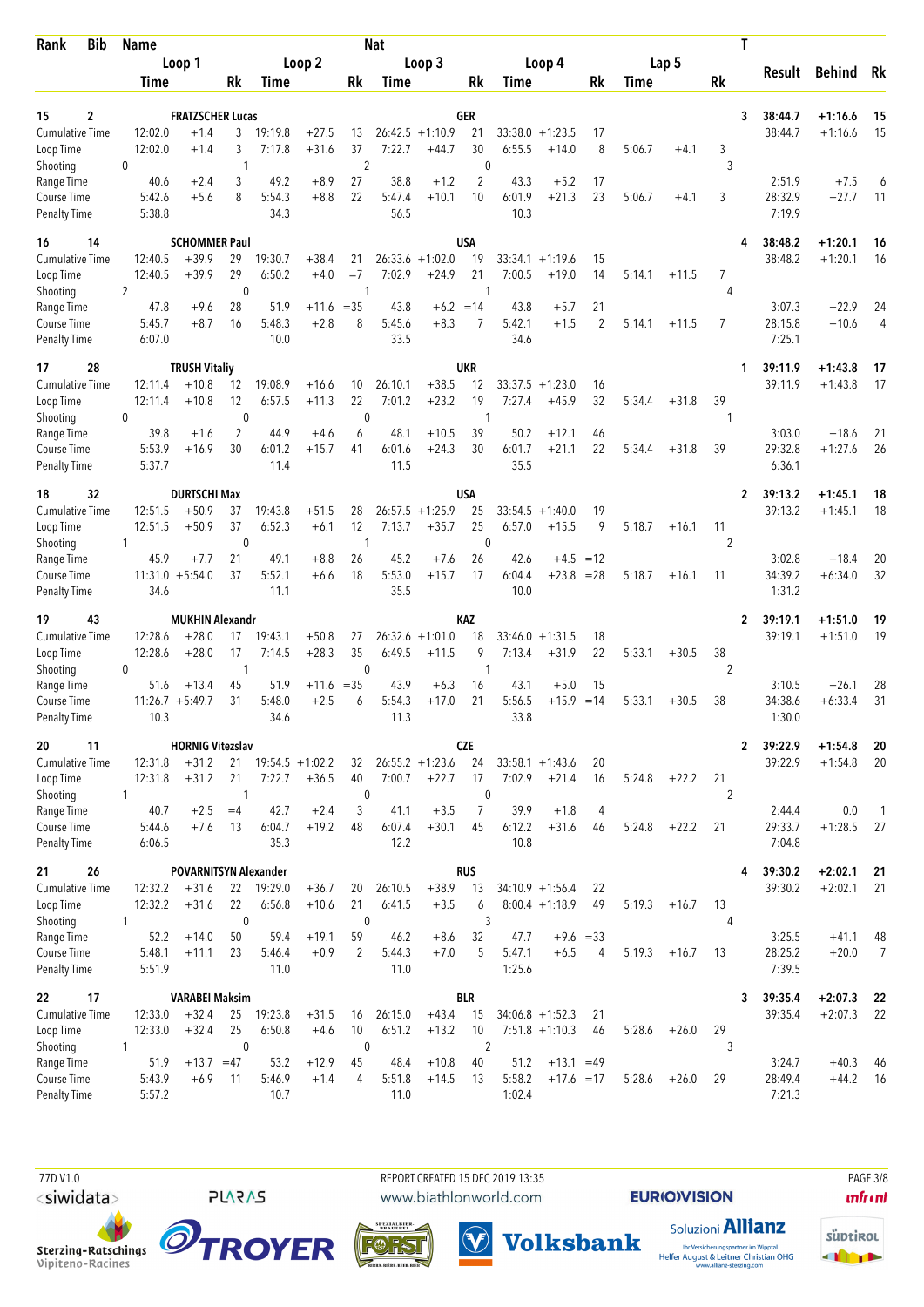| <b>Bib</b><br>Rank                 | Name         |                  |                                    |                      |                |                    |                | <b>Nat</b>     |                    |                    |                  |                    |                |        |         |        | Τ                       |                        |           |
|------------------------------------|--------------|------------------|------------------------------------|----------------------|----------------|--------------------|----------------|----------------|--------------------|--------------------|------------------|--------------------|----------------|--------|---------|--------|-------------------------|------------------------|-----------|
|                                    |              |                  | Loop 1                             |                      |                | Loop 2             |                |                | Loop 3             |                    |                  | Loop 4             |                |        | Lap 5   |        |                         | <b>Behind</b>          |           |
|                                    |              | Time             |                                    | Rk                   | <b>Time</b>    |                    | Rk             | Time           |                    | Rk                 | Time             |                    | Rk             | Time   |         | Rk     | Result                  |                        | Rk        |
|                                    |              |                  |                                    |                      |                |                    |                |                |                    |                    |                  |                    |                |        |         |        |                         |                        |           |
| 23<br>6<br><b>Cumulative Time</b>  |              | 12:30.8          | <b>STRELTSOV Kirill</b><br>$+30.2$ | 20                   | 19:27.5        | $+35.2$            | 17             |                | $26:43.0 +1:11.4$  | <b>RUS</b><br>22   | 34:15.0          | $+2:00.5$          | 24             |        |         |        | 39:37.2<br>3<br>39:37.2 | $+2:09.1$<br>$+2:09.1$ | 23<br>23  |
| Loop Time                          |              | 12:30.8          | $+30.2$                            | 20                   | 6:56.7         | $+10.5$            | 20             | 7:15.5         | $+37.5$            | 27                 | 7:32.0           | $+50.5$            | 34             | 5:22.2 | $+19.6$ | 16     |                         |                        |           |
| Shooting                           | 1            |                  |                                    | $\mathbf 0$          |                |                    | 1              |                |                    | $\mathbf{1}$       |                  |                    |                |        |         | 3      |                         |                        |           |
| Range Time                         |              | 49.2             | $+11.0$                            | 34                   | 52.9           | $+12.6$            | $=41$          | 46.7           | $+9.1$             | 33                 | 56.0             | $+17.9$            | 58             |        |         |        | 3:24.8                  | $+40.4$                | 47        |
| Course Time                        |              | 5:42.0           | $+5.0$                             | $\overline{7}$       | 5:52.9         | $+7.4$             | 19             | 5:53.7         | $+16.4$            | 20                 | 6:02.4           | $+21.8$            | 25             | 5:22.2 | $+19.6$ | 16     | 28:53.2                 | $+48.0$                | 17        |
| <b>Penalty Time</b>                |              | 5:59.6           |                                    |                      | 10.9           |                    |                | 35.1           |                    |                    | 33.6             |                    |                |        |         |        | 7:19.2                  |                        |           |
| 22<br>24                           |              |                  | <b>TSYMBAL Bogdan</b>              |                      |                |                    |                |                |                    | <b>UKR</b>         |                  |                    |                |        |         |        | 3<br>39:43.1            | $+2:15.0$              | 24        |
| Cumulative Time                    |              | 12:06.8          | $+6.2$                             | 10                   | 19:05.6        | $+13.3$            | 8              | 26:25.3        | $+53.7$            | 17                 |                  | $34:14.6 + 2:00.1$ | 23             |        |         |        | 39:43.1                 | $+2:15.0$              | 24        |
| Loop Time                          |              | 12:06.8          | $+6.2$                             | 10                   | 6:58.8         | $+12.6$            | 23             | 7:19.7         | $+41.7$            | 28                 |                  | $7:49.3 +1:07.8$   | 43             | 5:28.5 | $+25.9$ | 28     |                         |                        |           |
| Shooting                           | 0            |                  |                                    | $\mathbf 0$          |                |                    | 1              |                |                    | 2                  |                  |                    |                |        |         | 3      |                         |                        |           |
| Range Time<br>Course Time          |              | 42.8<br>5:49.0   | $+4.6$<br>$+12.0$                  | $\overline{7}$<br>25 | 48.8<br>5:58.8 | $+8.5$<br>$+13.3$  | 25<br>34       | 41.8<br>6:00.7 | $+4.2$<br>$+23.4$  | 8<br>26            | 44.8<br>6:04.4   | $+6.7$<br>$+23.8$  | 24<br>$= 28$   | 5:28.5 | $+25.9$ | 28     | 2:58.2<br>29:21.4       | $+13.8$<br>$+1:16.2$   | -13<br>21 |
| <b>Penalty Time</b>                |              | 5:35.0           |                                    |                      | 11.2           |                    |                | 37.2           |                    |                    | 1:00.1           |                    |                |        |         |        | 7:23.5                  |                        |           |
| 24<br>25                           |              |                  | <b>CLAUDE Emilien</b>              |                      |                |                    |                |                |                    | FRA                |                  |                    |                |        |         |        | 40:00.4<br>3            | $+2:32.3$              | 25        |
| Cumulative Time                    |              | 12:30.3          | $+29.7$                            | 19                   |                | $20:03.7 +1:11.4$  | 34             |                | $27:27.7 + 1:56.1$ | 33                 | 34:25.7          | $+2:11.2$          | 25             |        |         |        | 40:00.4                 | $+2:32.3$              | 25        |
| Loop Time                          |              | 12:30.3          | $+29.7$                            | 19                   | 7:33.4         | $+47.2$            | 51             | 7:24.0         | $+46.0$            | 32                 | 6:58.0           | $+16.5$            | 11             | 5:34.7 | $+32.1$ | 40     |                         |                        |           |
| Shooting                           | 1            |                  |                                    | 1                    |                |                    | 1              |                |                    | $\mathbf{0}$       |                  |                    |                |        |         | 3      |                         |                        |           |
| Range Time                         |              | 47.3             | $+9.1$                             | 26                   | 54.7           | $+14.4$            | $=49$          | 44.1           | $+6.5$             | 19                 | 45.8             | $+7.7$             | 27             |        |         |        | 3:11.9                  | $+27.5$                | $=30$     |
| Course Time                        |              | 5:45.3<br>5:57.7 | $+8.3$                             | 15                   | 6:03.1<br>35.6 | $+17.6$            | 46             | 6:02.6<br>37.3 | $+25.3$            | 32                 | 6:00.8<br>11.4   | $+20.2$            | 21             | 5:34.7 | $+32.1$ | 40     | 29:26.5<br>7:22.0       | $+1:21.3$              | 25        |
| <b>Penalty Time</b>                |              |                  |                                    |                      |                |                    |                |                |                    |                    |                  |                    |                |        |         |        |                         |                        |           |
| 10<br>26                           |              |                  | <b>TOMSHIN Vasilii</b>             |                      |                |                    |                |                |                    | <b>RUS</b>         |                  |                    |                |        |         |        | 40:04.5<br>6            | $+2:36.4$              | 26        |
| <b>Cumulative Time</b>             |              | 12:54.5          | $+53.9$                            | 42                   |                | $20:30.7 + 1:38.4$ | 49             |                | $27:43.1 + 2:11.5$ | 37                 | 34:54.5          | $+2:40.0$          | 31             |        |         |        | 40:04.5                 | $+2:36.4$              | 26        |
| Loop Time<br>Shooting              | 2            | 12:54.5          | $+53.9$                            | 42<br>$\overline{2}$ | 7:36.2         | $+50.0$            | 52<br>1        | 7:12.4         | $+34.4$            | 24<br>-1           | 7:11.4           | $+29.9$            | 20             | 5:10.0 | $+7.4$  | 5<br>6 |                         |                        |           |
| Range Time                         |              | 46.3             | $+8.1$                             | 23                   | 45.8           | $+5.5$             | 9              | 47.1           | $+9.5$             | 35                 | 40.9             | $+2.8$             | 6              |        |         |        | 3:00.1                  | $+15.7 = 15$           |           |
| Course Time                        |              | 5:41.7           | $+4.7$                             | 6                    | 5:48.7         | $+3.2$             | 10             | 5:48.3         | $+11.0$            | 12                 | 5:53.3           | $+12.7$            | 10             | 5:10.0 | $+7.4$  | 5      | 28:22.0                 | $+16.8$                | 6         |
| <b>Penalty Time</b>                |              | 6:26.5           |                                    |                      | 1:01.7         |                    |                | 37.0           |                    |                    | 37.2             |                    |                |        |         |        | 8:42.4                  |                        |           |
| 13<br>27                           |              |                  | <b>DOTSENKO Andriy</b>             |                      |                |                    |                |                |                    | UKR                |                  |                    |                |        |         |        | 40:10.4                 | $+2:42.3$              | 27        |
| <b>Cumulative Time</b>             |              | 12:27.2          | $+26.6$                            | 16                   |                | $19:54.2 + 1:01.9$ | 31             |                | $26:48.7 + 1:17.1$ | 23                 |                  | $34:39.7 + 2:25.2$ | 26             |        |         |        | 40:10.4                 | $+2:42.3$              | 27        |
| Loop Time                          |              | 12:27.2          | $+26.6$                            | 16                   | 7:27.0         | $+40.8$            | 42             | 6:54.5         | $+16.5$            | 14                 | 7:51.0           | $+1:09.5$          | 45             | 5:30.7 | $+28.1$ | 33     |                         |                        |           |
| Shooting                           | $\mathbf{1}$ |                  |                                    | 1                    |                |                    | $\mathbf 0$    |                |                    | $\overline{2}$     |                  |                    |                |        |         | 4      |                         |                        |           |
| Range Time                         |              | 43.4             | $+5.2$                             | $=9$                 | 50.4           | $+10.1$            | 32             | 42.5           | $+4.9$             | 11                 | 44.1             | $+6.0$             | 22             |        |         |        | 3:00.4                  | $+16.0$                | 17        |
| Course Time<br><b>Penalty Time</b> |              | 5:46.2<br>5:57.6 | $+9.2$                             | 18                   | 6:00.8<br>35.8 | $+15.3$            | 38             | 5:59.9<br>12.1 | $+22.6 = 24$       |                    | 6:05.0<br>1:01.9 | $+24.4$            | 32             | 5:30.7 | $+28.1$ | 33     | 29:22.6<br>7:47.4       | $+1:17.4$              | 22        |
|                                    |              |                  |                                    |                      |                |                    |                |                |                    |                    |                  |                    |                |        |         |        |                         |                        |           |
| 39<br>28<br>Cumulative Time        |              | 12:54.0          | <b>LESIUK Taras</b><br>$+53.4$     | 41                   | 19:42.7        | $+50.4$            | 25             |                | $27:27.2 + 1:55.6$ | <b>UKR</b><br>32   |                  | $34:51.9 + 2:37.4$ | 30             |        |         |        | 40:20.0<br>4<br>40:20.0 | $+2:51.9$<br>$+2:51.9$ | 28<br>-28 |
| Loop Time                          |              | 12:54.0          | $+53.4$                            | 41                   | 6:48.7         | $+2.5$             | 4              |                | $7:44.5 +1:06.5$   | 45                 | 7:24.7           | $+43.2$            | 27             | 5:28.1 | $+25.5$ | 26     |                         |                        |           |
| Shooting                           | 1            |                  |                                    | 0                    |                |                    | $\overline{2}$ |                |                    | -1                 |                  |                    |                |        |         | 4      |                         |                        |           |
| Range Time                         |              | 47.6             | $+9.4$                             | 27                   | 47.1           | $+6.8$             | 18             | 42.1           | $+4.5$             | 9                  | 40.0             | $+1.9$             | 5              |        |         |        | 2:56.8                  | $+12.4$                | 12        |
| Course Time                        |              |                  | $11:31.6 + 5:54.6$                 | 38                   | 5:50.2         | $+4.7$             | 12             | 6:01.4         | $+24.1$            | 29                 | 6:06.6           | $+26.0$            | 34             | 5:28.1 | $+25.5$ | 26     | 34:57.9                 | $+6:52.7$              | 36        |
| <b>Penalty Time</b>                |              | 34.8             |                                    |                      | 11.4           |                    |                | 1:01.0         |                    |                    | 38.1             |                    |                |        |         |        | 2:25.3                  |                        |           |
| 27<br>29                           |              |                  | <b>JAEGER Martin</b>               |                      |                |                    |                |                |                    | SUI                |                  |                    |                |        |         |        | 40:21.9                 | $+2:53.8$              | 29        |
| <b>Cumulative Time</b>             |              | 12:32.4          | $+31.8$                            | 23                   | 19:27.8        | $+35.5$            | 18             |                | $27:22.2 +1:50.6$  | 29                 |                  | $34:58.0 + 2:43.5$ | 34             |        |         |        | 40:21.9                 | $+2:53.8$              | 29        |
| Loop Time                          |              | 12:32.4          | $+31.8$                            | 23                   | 6:55.4         | $+9.2$             | 19             |                | $7:54.4 +1:16.4$   | 50                 | 7:35.8           | $+54.3$            | 39             | 5:23.9 | $+21.3$ | 20     |                         |                        |           |
| Shooting<br>Range Time             | 1            |                  | $+6.8 = 17$                        | $\mathbf 0$          |                | $+12.8 = 43$       | $\overline{2}$ | 50.1           |                    | $\mathbf{1}$<br>48 | 51.2             | $+13.1$            |                |        |         | 4      | 3:19.4                  | $+35.0$                |           |
| Course Time                        |              | 45.0<br>5:46.9   | $+9.9$                             | 20                   | 53.1<br>5:51.8 | $+6.3$             | 17             | 6:01.2         | $+12.5$<br>$+23.9$ | 28                 | 6:09.3           | $+28.7$            | $=49$<br>39    | 5:23.9 | $+21.3$ | 20     | 29:13.1                 | $+1:07.9$              | 39<br>20  |
| <b>Penalty Time</b>                |              | 6:00.5           |                                    |                      | 10.5           |                    |                | 1:03.1         |                    |                    | 35.3             |                    |                |        |         |        | 7:49.4                  |                        |           |
| 21<br>30                           |              |                  | <b>CHENAL Thierry</b>              |                      |                |                    |                |                |                    | <b>ITA</b>         |                  |                    |                |        |         |        | 40:23.5<br>4            | $+2:55.4$              | 30        |
| Cumulative Time                    |              |                  | $13:39.5 +1:38.9$                  | 57                   |                | $20:51.7 + 1:59.4$ | 54             |                | $27:44.0 + 2:12.4$ | 38                 |                  | $35:03.2 +2:48.7$  | 36             |        |         |        | 40:23.5                 | $+2:55.4$              | 30        |
| Loop Time                          |              |                  | $13:39.5 +1:38.9$                  | 57                   | 7:12.2         | $+26.0$            | 33             | 6:52.3         | $+14.3 = 12$       |                    | 7:19.2           | $+37.7$            | 24             | 5:20.3 | $+17.7$ | 15     |                         |                        |           |
| Shooting                           | 3            |                  |                                    | $\mathbf 0$          |                |                    | 0              |                |                    | $\mathbf{1}$       |                  |                    |                |        |         | 4      |                         |                        |           |
| Range Time                         |              | 46.2             | $+8.0$                             | 22                   | 47.0           | $+6.7 = 14$        |                | 40.7           | $+3.1$             | $=$ 5              | 41.1             | $+3.0$             | $\overline{7}$ |        |         |        | 2:55.0                  | $+10.6$                | 8         |
| Course Time<br>Penalty Time        |              | 5:47.8<br>7:05.5 | $+10.8$                            | 22                   | 6:14.2<br>11.0 | $+28.7$            | 56             | 6:00.8<br>10.8 | $+23.5$            | 27                 | 6:02.1<br>36.0   | $+21.5$            | 24             | 5:20.3 | $+17.7$ | 15     | 29:25.2<br>8:03.3       | $+1:20.0$              | 23        |
|                                    |              |                  |                                    |                      |                |                    |                |                |                    |                    |                  |                    |                |        |         |        |                         |                        |           |

 77D V1.0 REPORT CREATED 15 DEC 2019 13:35 PAGE 4/8www.biathlonworld.com

 $(\blacktriangledown)$ 

**EURIOVISION** 

**unfront** 





**PLARAS** 





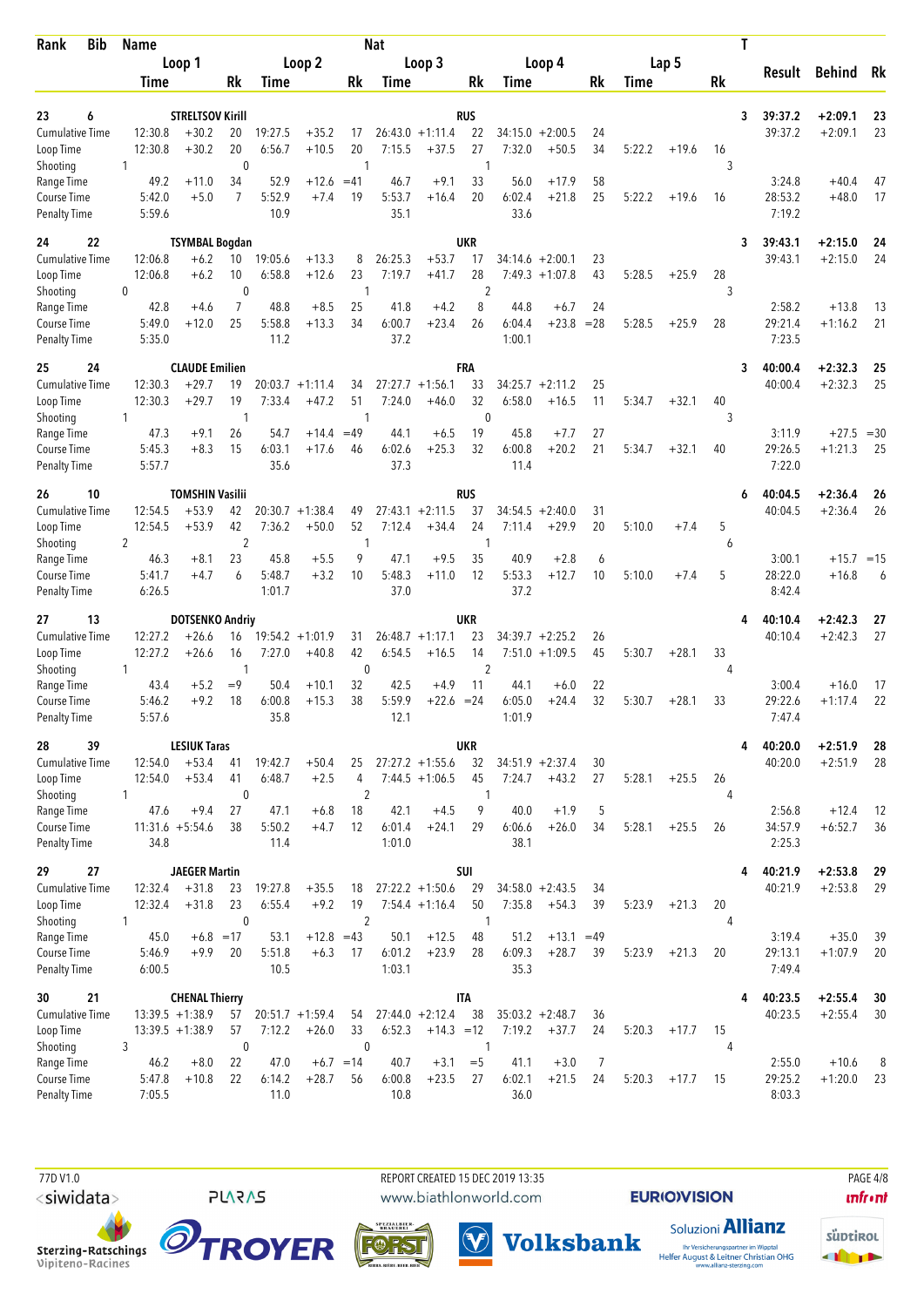| Rank                                | <b>Bib</b> | <b>Name</b>        |                                   |                    |                   |                    |                          | <b>Nat</b>     |                                        |                   |                   |                               |              |        |         |                   | Τ            |                    |                        |          |
|-------------------------------------|------------|--------------------|-----------------------------------|--------------------|-------------------|--------------------|--------------------------|----------------|----------------------------------------|-------------------|-------------------|-------------------------------|--------------|--------|---------|-------------------|--------------|--------------------|------------------------|----------|
|                                     |            |                    | Loop 1                            |                    |                   | Loop 2             |                          |                | Loop 3                                 |                   |                   | Loop 4                        |              |        | Lap 5   |                   |              | Result             | <b>Behind</b>          | Rk       |
|                                     |            | <b>Time</b>        |                                   | Rk                 | Time              |                    | Rk                       | Time           |                                        | Rk                | Time              |                               | Rk           | Time   |         | Rk                |              |                    |                        |          |
| 31                                  |            |                    |                                   |                    |                   |                    |                          |                |                                        | <b>ITA</b>        |                   |                               |              |        |         |                   |              |                    |                        |          |
| 47<br><b>Cumulative Time</b>        |            | 12:46.4            | RODIGARI Paolo<br>$+45.8$         | 33                 | 19:34.2           | $+41.9$            | 22                       |                | $27:04.0 + 1:32.4$                     | 27                |                   | 34:48.4 +2:33.9               | 28           |        |         |                   | $\mathbf{2}$ | 40:23.9<br>40:23.9 | $+2:55.8$<br>$+2:55.8$ | 31<br>31 |
| Loop Time                           |            | 12:46.4            | $+45.8$                           | 33                 | 6:47.8            | $+1.6$             | 2                        | 7:29.8         | $+51.8$                                | 36                |                   | $7:44.4 +1:02.9$              | 42           | 5:35.5 | $+32.9$ | 41                |              |                    |                        |          |
| Shooting                            |            | 0                  |                                   | $\mathbf 0$        |                   |                    | $\mathbf{1}$             |                |                                        | $\mathbf{1}$      |                   |                               |              |        |         | 2                 |              |                    |                        |          |
| Range Time<br>Course Time           |            | 42.9<br>11:53.1    | $+4.7$<br>$+6:16.1$               | 8<br>54            | 41.5<br>5:54.4    | $+1.2$<br>$+8.9$   | $\overline{2}$<br>$= 23$ | 45.3<br>6:09.3 | $+7.7$<br>$+32.0$                      | 27<br>47          | 46.0<br>6:23.0    | $+7.9$<br>$+42.4$             | $= 28$<br>56 | 5:35.5 | $+32.9$ | 41                |              | 2:55.7<br>35:55.3  | $+11.3$<br>$+7:50.1$   | 10<br>51 |
| <b>Penalty Time</b>                 |            | 10.4               |                                   |                    | 11.9              |                    |                          | 35.2           |                                        |                   | 35.4              |                               |              |        |         |                   |              | 1:32.9             |                        |          |
| 32<br>46                            |            |                    | <b>BRAUNHOFER Patrick</b>         |                    |                   |                    |                          |                |                                        | IΤA               |                   |                               |              |        |         |                   | 0            | 40:25.1            | $+2:57.0$              | 32       |
| Cumulative Time                     |            | 12:52.2            | $+51.6$                           | 39                 |                   | $20:13.1 + 1:20.8$ | 39                       |                | $27:36.8 + 2:05.2$                     | 36                | 34:47.3           | $+2:32.8$                     | 27           |        |         |                   |              | 40:25.1            | $+2:57.0$              | 32       |
| Loop Time<br>Shooting               |            | 12:52.2<br>0       | $+51.6$                           | 39<br>$\mathbf 0$  | 7:20.9            | $+34.7$            | 39<br>$\mathbf{0}$       | 7:23.7         | $+45.7$                                | 31<br>$\mathbf 0$ | 7:10.5            | $+29.0$                       | 19           | 5:37.8 | $+35.2$ | 47<br>$\mathbf 0$ |              |                    |                        |          |
| Range Time                          |            | 49.7               | $+11.5$                           | 37                 | 52.2              | $+11.9$            | $=39$                    | 47.7           | $+10.1$                                | 38                | 43.6              | $+5.5$                        | $=19$        |        |         |                   |              | 3:13.2             | $+28.8$                | 33       |
| Course Time                         |            |                    | $11:51.5 + 6:14.5$                | 50                 | 6:17.3            | $+31.8$            | 58                       | 6:24.5         | $+47.2$                                | 57                | 6:15.5            | $+34.9$                       | 51           | 5:37.8 | $+35.2$ | 47                |              | 36:26.6            | $+8:21.4$              | 55       |
| <b>Penalty Time</b>                 |            | 11.0               |                                   |                    | 11.4              |                    |                          | 11.5           |                                        |                   | 11.4              |                               |              |        |         |                   |              | 45.3               |                        |          |
| 33<br>33                            |            |                    | <b>STEFANSSON Malte</b>           |                    |                   |                    |                          |                |                                        | <b>SWE</b>        |                   |                               |              |        |         |                   | 3            | 40:25.4            | $+2:57.3$              | 33<br>33 |
| Cumulative Time<br>Loop Time        |            | 12:37.6<br>12:37.6 | $+37.0$<br>$+37.0$                | 27<br>27           | 19:42.8<br>7:05.2 | $+50.5$<br>$+19.0$ | 26<br>26                 |                | $27:30.1 + 1:58.5$<br>$7:47.3 +1:09.3$ | 34<br>48          | 34:55.1<br>7:25.0 | $+2:40.6$<br>$+43.5$          | 33<br>28     | 5:30.3 | $+27.7$ | 32                |              | 40:25.4            | $+2:57.3$              |          |
| Shooting                            |            | 0                  |                                   | $\mathbf 0$        |                   |                    | $\overline{2}$           |                |                                        | -1                |                   |                               |              |        |         | 3                 |              |                    |                        |          |
| Range Time                          |            | 51.5               | $+13.3$                           | 44                 | 53.1              | $+12.8$            | $=43$                    | 43.8           | $+6.2 = 14$                            |                   | 43.5              | $+5.4$                        | 18           |        |         |                   |              | 3:11.9             | $+27.5$                | $=30$    |
| Course Time<br><b>Penalty Time</b>  |            | 12.1               | $11:34.0 + 5:57.0$                | 41                 | 6:01.1<br>11.0    | $+15.6 = 39$       |                          | 6:04.4<br>59.1 | $+27.1 = 38$                           |                   | 6:06.9<br>34.6    | $+26.3$                       | 36           | 5:30.3 | $+27.7$ | 32                |              | 35:16.7<br>1:56.8  | $+7:11.5$              | 39       |
|                                     |            |                    |                                   |                    |                   |                    |                          |                |                                        |                   |                   |                               |              |        |         |                   |              |                    |                        |          |
| 45<br>34<br><b>Cumulative Time</b>  |            | 12:44.7            | <b>BRANDT Oskar</b><br>$+44.1$    | 31                 | 19:46.4           | $+54.1$            | 29                       |                | $27:17.8 + 1:46.2$                     | <b>SWE</b><br>28  | 34:54.9           | $+2:40.4$                     | 32           |        |         |                   | $\mathbf{2}$ | 40:26.3<br>40:26.3 | $+2:58.2$<br>$+2:58.2$ | 34<br>34 |
| Loop Time                           |            | 12:44.7            | $+44.1$                           | 31                 | 7:01.7            | $+15.5$            | 24                       | 7:31.4         | $+53.4$                                | 37                | 7:37.1            | $+55.6$                       | 40           | 5:31.4 | $+28.8$ | 35                |              |                    |                        |          |
| Shooting                            |            | 0                  |                                   | $\mathbf 0$        |                   |                    | 1                        |                |                                        | -1                |                   |                               |              |        |         | $\overline{2}$    |              |                    |                        |          |
| Range Time                          |            | 50.5               | $+12.3$                           | 40                 | 52.1              | $+11.8$            | $= 37$                   | 49.1           | $+11.5$                                | 46                | 48.6              | $+10.5$                       | $=37$        |        |         |                   |              | 3:20.3             | $+35.9$                | 40       |
| Course Time<br><b>Penalty Time</b>  |            | 10.8               | $11:43.4 + 6:06.4$                | 46                 | 5:57.7<br>11.9    | $+12.2$            | 33                       | 6:06.9<br>35.4 | $+29.6$                                | 44                | 6:12.6<br>35.9    | $+32.0$                       | 47           | 5:31.4 | $+28.8$ | 35                |              | 35:32.0<br>1:34.0  | $+7:26.8$              | 42       |
|                                     |            |                    |                                   |                    |                   |                    |                          |                |                                        |                   |                   |                               |              |        |         |                   |              |                    |                        |          |
| 53<br>35<br>Cumulative Time         |            | 12:56.3            | <b>CAMPBELL Carsen</b><br>$+55.7$ | 43                 |                   | $20:26.6 + 1:34.3$ | 47                       |                | $28:02.3 + 2:30.7$                     | CAN<br>46         | 34:59.6           | $+2:45.1$                     | 35           |        |         |                   | 2            | 40:27.8<br>40:27.8 | $+2:59.7$<br>$+2:59.7$ | 35<br>35 |
| Loop Time                           |            | 12:56.3            | $+55.7$                           | 43                 | 7:30.3            | $+44.1$            | 48                       | 7:35.7         | $+57.7$                                | 42                | 6:57.3            | $+15.8$                       | 10           | 5:28.2 | $+25.6$ | 27                |              |                    |                        |          |
| Shooting                            |            | 0                  |                                   | 1                  |                   |                    | $\mathbf{1}$             |                |                                        | $\mathbf{0}$      |                   |                               |              |        |         | 2                 |              |                    |                        |          |
| Range Time                          |            | 52.4               | $+14.2$                           | 51<br>53           | 54.4              | $+14.1$            | $=46$                    | 44.0           | $+6.4 = 17$                            |                   | 41.2<br>6:04.9    | $+3.1$                        | $=8$         |        |         |                   |              | 3:12.0             | $+27.6$                | 32<br>47 |
| Course Time<br><b>Penalty Time</b>  |            | 11:52.8<br>11.1    | $+6:15.8$                         |                    | 5:58.9<br>37.0    | $+13.4$            | 35                       | 6:14.9<br>36.8 | $+37.6$                                | 52                | 11.2              | $+24.3$                       | 31           | 5:28.2 | $+25.6$ | 27                |              | 35:39.7<br>1:36.1  | $+7:34.5$              |          |
| 41<br>36                            |            |                    | <b>NICASE Mattia</b>              |                    |                   |                    |                          |                |                                        | <b>ITA</b>        |                   |                               |              |        |         |                   | 3            | 40:30.4            | $+3:02.3$              | 36       |
| Cumulative Time                     |            | 12:50.5            | $+49.9$                           | 35                 | 19:40.7           | $+48.4$            | 24                       |                | $27:00.6 + 1:29.0$                     | 26                |                   | $34:50.7 + 2:36.2$            | 29           |        |         |                   |              | 40:30.4            | $+3:02.3$              | 36       |
| Loop Time                           |            | 12:50.5            | $+49.9$                           | 35                 | 6:50.2            | $+4.0$             | $=7$                     | 7:19.9         | $+41.9$                                | 29                |                   | $7:50.1 + 1:08.6$             | 44           | 5:39.7 | $+37.1$ | 50                |              |                    |                        |          |
| Shooting<br>Range Time              |            | 0<br>52.8          | $+14.6$                           | $\mathbf 0$<br>53  | 48.0              | $+7.7$             | 1<br>21                  | 46.1           | $+8.5 = 30$                            | 2                 | 46.8              | $+8.7$                        | 31           |        |         | 3                 |              | 3:13.7             | $+29.3$                | -34      |
| Course Time                         |            |                    | $11:46.3 + 6:09.3$                | 47                 | 5:49.7            | $+4.2$             | 11                       | 5:57.3         | $+20.0$                                | 22                | 6:02.5            | $+21.9$                       | 26           | 5:39.7 | $+37.1$ | 50                |              | 35:15.5            | $+7:10.3$              | 38       |
| <b>Penalty Time</b>                 |            | 11.4               |                                   |                    | 12.5              |                    |                          | 36.5           |                                        |                   | 1:00.8            |                               |              |        |         |                   |              | 2:01.2             |                        |          |
| 51<br>37                            |            |                    | <b>KIERS Trevor</b>               |                    |                   |                    |                          |                |                                        | CAN               |                   |                               |              |        |         |                   | 6            | 40:43.4            | $+3:15.3$              | 37       |
| <b>Cumulative Time</b>              |            |                    | $13:10.4 +1:09.8$                 | 53                 |                   | $20:17.0 +1:24.7$  | 43                       |                | $27:24.3 +1:52.7$                      | 31                |                   | $35:19.9 + 3:05.4$            | 39           |        |         |                   |              | 40:43.4            | $+3:15.3$              | 37       |
| Loop Time<br>Shooting               |            | 1                  | $13:10.4 + 1:09.8$                | 53<br>$\mathbf{1}$ | 7:06.6            | $+20.4$            | 28<br>$\mathbf{1}$       | 7:07.3         | $+29.3$                                | 22<br>3           |                   | $7:55.6 + 1:14.1$             | 47           | 5:23.5 | $+20.9$ | 18<br>6           |              |                    |                        |          |
| Range Time                          |            | 45.8               | $+7.6$                            | 20                 | 46.9              | $+6.6$             | 13                       | 39.1           | $+1.5$                                 | 4                 | 38.1              | 0.0                           | $\mathbf{1}$ |        |         |                   |              | 2:49.9             | $+5.5$                 | 5        |
| Course Time                         |            |                    | $11:51.7 + 6:14.7$                | 51                 | 5:46.6            | $+1.1$             | 3                        | 5:52.9         | $+15.6$                                | 16                | 5:56.6            | $+16.0$                       | 16           | 5:23.5 | $+20.9$ | 18                |              | 34:51.3            | $+6:46.1$              | 34       |
| <b>Penalty Time</b>                 |            | 32.9               |                                   |                    | 33.1              |                    |                          | 35.3           |                                        |                   | 1:20.9            |                               |              |        |         |                   |              | 3:02.2             |                        |          |
| 31<br>38                            |            |                    | <b>STALDER Sebastian</b>          |                    |                   |                    |                          |                |                                        | SUI               |                   |                               |              |        |         |                   | 5            | 40:43.7            | $+3:15.6$              | 38       |
| <b>Cumulative Time</b><br>Loop Time |            | 12:49.1<br>12:49.1 | $+48.5$<br>$+48.5$                | 34<br>34           | 19:37.2<br>6:48.1 | $+44.9$<br>$+1.9$  | 23<br>3                  |                | $27:49.7 + 2:18.1$<br>$8:12.5 +1:34.5$ | 40<br>55          | 7:24.4            | $35:14.1 + 2:59.6$<br>$+42.9$ | 38<br>26     | 5:29.6 | $+27.0$ | 30                |              | 40:43.7            | $+3:15.6$              | -38      |
| Shooting                            |            | 1                  |                                   | $\mathbf{0}$       |                   |                    | 3                        |                |                                        | $\mathbf{1}$      |                   |                               |              |        |         | 5                 |              |                    |                        |          |
| Range Time                          |            | 43.6               |                                   | $+5.4 = 12$        | 46.8              | $+6.5$             | 12                       | 42.2           | $+4.6$                                 | 10                | 46.0              | $+7.9$ = 28                   |              |        |         |                   |              | 2:58.6             | $+14.2$                | - 14     |
| Course Time                         |            |                    | $11:30.5 + 5:53.5$                | 36                 | 5:50.6<br>10.7    | $+5.1$             | 15                       | 6:01.7         | $+24.4$                                | 31                | 5:59.0<br>39.4    | $+18.4$                       | 20           | 5:29.6 | $+27.0$ | 30                |              | 34:51.4            | $+6:46.2$              | 35       |
| Penalty Time                        |            | 35.0               |                                   |                    |                   |                    |                          | 1:28.6         |                                        |                   |                   |                               |              |        |         |                   |              | 2:53.7             |                        |          |

 77D V1.0 REPORT CREATED 15 DEC 2019 13:35 PAGE 5/8www.biathlonworld.com

 $(\blacktriangledown)$ 

**EURIOVISION** 

**unfront** 





**PLARAS** 







Ihr Versicherungspartner im Wipptal<br>Helfer August & Leitner Christian OHG<br>www.allianz-sterzing.com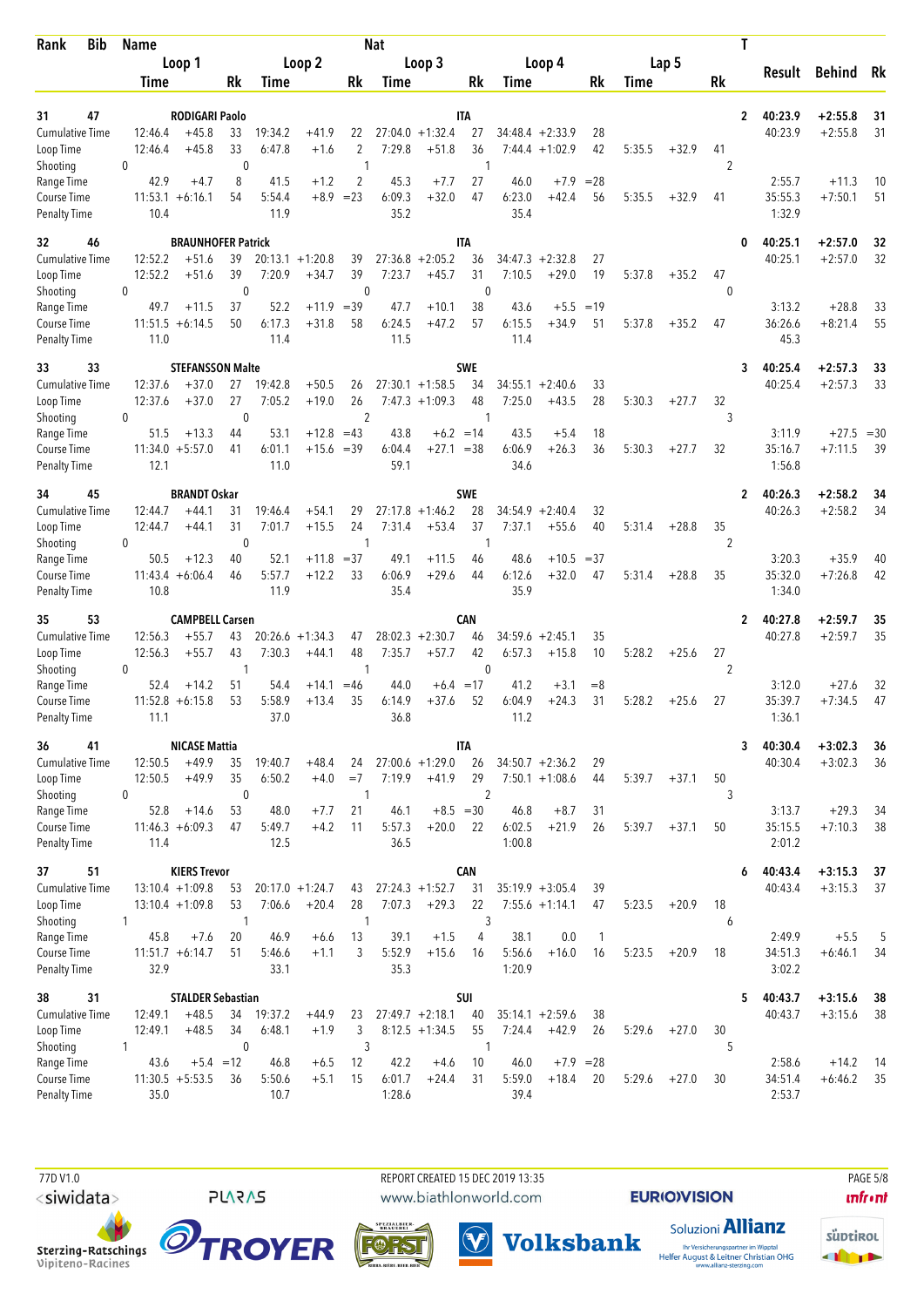| <b>Bib</b><br>Rank                  |              | Name               |                                    |                      |                   |                      |                      | <b>Nat</b>     |                               |                      |                   |                      |          |        |         |                      | Τ |                    |                        |          |
|-------------------------------------|--------------|--------------------|------------------------------------|----------------------|-------------------|----------------------|----------------------|----------------|-------------------------------|----------------------|-------------------|----------------------|----------|--------|---------|----------------------|---|--------------------|------------------------|----------|
|                                     |              |                    | Loop 1                             |                      |                   | Loop 2               |                      |                | Loop 3                        |                      |                   | Loop 4               |          |        | Lap 5   |                      |   | Result             | <b>Behind</b>          | Rk       |
|                                     |              | Time               |                                    | Rk                   | Time              |                      | Rk                   | Time           |                               | Rk                   | Time              |                      | Rk       | Time   |         | Rk                   |   |                    |                        |          |
|                                     |              |                    |                                    |                      |                   |                      |                      |                |                               |                      |                   |                      |          |        |         |                      |   |                    |                        |          |
| 15<br>39<br><b>Cumulative Time</b>  |              | 12:58.4            | <b>ZINI Rudy</b><br>$+57.8$        | 45                   |                   | $20:30.1 + 1:37.8$   | 48                   |                | $28:03.4 +2:31.8$             | IΤΑ<br>47            | 35:12.2           | $+2:57.7$            | 37       |        |         |                      | 3 | 40:50.9<br>40:50.9 | $+3:22.8$<br>$+3:22.8$ | 39<br>39 |
| Loop Time                           |              | 12:58.4            | $+57.8$                            | 45                   | 7:31.7            | $+45.5$              | 50                   | 7:33.3         | $+55.3$                       | 39                   | 7:08.8            | $+27.3$              | 18       | 5:38.7 | $+36.1$ | 48                   |   |                    |                        |          |
| Shooting                            | 1            |                    |                                    | 1                    |                   |                      | $\mathbf{1}$         |                |                               | $\mathbf{0}$         |                   |                      |          |        |         | 3                    |   |                    |                        |          |
| Range Time                          |              | 43.7               | $+5.5$                             | 14                   | 43.8              | $+3.5$               | 4                    | 38.9           | $+1.3$                        | 3                    | 47.7              | $+9.6$               | $= 33$   |        |         |                      |   | 2:54.1             | $+9.7$                 |          |
| Course Time<br><b>Penalty Time</b>  |              | 5:51.8<br>6:22.9   | $+14.8$                            | 28                   | 6:09.8<br>38.1    | $+24.3$              | 53                   | 6:17.5<br>36.9 | $+40.2$                       | 53                   | 6:09.4<br>11.7    | $+28.8$              | 40       | 5:38.7 | $+36.1$ | 48                   |   | 30:07.2<br>7:49.6  | $+2:02.0$              | 30       |
| 38<br>40                            |              |                    | RIETHMUELLER Danilo                |                      |                   |                      |                      |                |                               | GER                  |                   |                      |          |        |         |                      | 5 | 40:51.5            | $+3:23.4$              | 40       |
| Cumulative Time                     |              | 12:29.4            | $+28.8$                            | 18                   |                   | $20:09.3 +1:17.0$    | 37                   |                | $28:01.1 + 2:29.5$            | 45                   | 35:28.1           | $+3:13.6$            | 42       |        |         |                      |   | 40:51.5            | $+3:23.4$              | 40       |
| Loop Time                           | 0            | 12:29.4            | $+28.8$                            | 18<br>$\overline{2}$ | 7:39.9            | $+53.7$              | 53<br>$\overline{2}$ |                | $7:51.8 +1:13.8$              | 49<br>-1             | 7:27.0            | $+45.5$              | 31       | 5:23.4 | $+20.8$ | 17<br>5              |   |                    |                        |          |
| Shooting<br>Range Time              |              | 50.8               | $+12.6$                            | 41                   | 55.3              | $+15.0$              | 52                   | 52.2           | $+14.6$                       | 52                   | 49.4              | $+11.3$              | 44       |        |         |                      |   | 3:27.7             | $+43.3$                | 51       |
| Course Time                         |              |                    | $11:28.0 + 5:51.0$                 | 32                   | 5:48.2            | $+2.7$               | $\overline{7}$       | 5:59.9         | $+22.6 = 24$                  |                      | 6:03.7            | $+23.1$              | 27       | 5:23.4 | $+20.8$ | 17                   |   | 34:43.2            | $+6:38.0$              | 33       |
| <b>Penalty Time</b>                 |              | 10.6               |                                    |                      | 56.4              |                      |                      | 59.7           |                               |                      | 33.9              |                      |          |        |         |                      |   | 2:40.6             |                        |          |
| 29<br>41                            |              |                    | <b>BRUNNER Peter</b>               |                      |                   |                      |                      |                |                               | <b>AUT</b>           |                   |                      |          |        |         |                      |   | 41:00.4            | $+3:32.3$              | 41       |
| <b>Cumulative Time</b><br>Loop Time |              | 12:53.2<br>12:53.2 | $+52.6$<br>$+52.6$                 | 40<br>40             | 20:21.8<br>7:28.6 | $+1:29.5$<br>$+42.4$ | 45<br>$=46$          | 7:27.3         | $27:49.1 + 2:17.5$<br>$+49.3$ | 39<br>35             | 35:23.4<br>7:34.3 | $+3:08.9$<br>$+52.8$ | 40<br>37 | 5:37.0 | $+34.4$ | 44                   |   | 41:00.4            | $+3:32.3$              | 41       |
| Shooting                            | $\mathbf{1}$ |                    |                                    | 1                    |                   |                      | 1                    |                |                               | -1                   |                   |                      |          |        |         | 4                    |   |                    |                        |          |
| Range Time                          |              | 44.3               | $+6.1$                             | 15                   | 47.3              | $+7.0$               | 19                   | 44.0           | $+6.4 = 17$                   |                      | 45.0              | $+6.9$               | 25       |        |         |                      |   | 3:00.6             | $+16.2$                | 18       |
| Course Time                         |              | 5:53.3             | $+16.3$                            | 29                   | 6:06.8            | $+21.3$              | 52                   | 6:09.1         | $+31.8$                       | 46                   | 6:15.1            | $+34.5$              | 50       | 5:37.0 | $+34.4$ | 44                   |   | 30:01.3            | $+1:56.1$              | 29       |
| <b>Penalty Time</b>                 |              | 6:15.6             |                                    |                      | 34.5              |                      |                      | 34.2           |                               |                      | 34.2              |                      |          |        |         |                      |   | 7:58.5             |                        |          |
| 34<br>42                            |              |                    | <b>BOURGEOIS REPUBLIQUE Martin</b> |                      |                   |                      |                      |                |                               | FRA                  |                   |                      |          |        |         |                      | 4 | 41:03.6            | $+3:35.5$              | 42       |
| <b>Cumulative Time</b>              |              | 12:51.1            | $+50.5$                            | 36                   |                   | $20:19.2 + 1:26.9$   | 44                   |                | $28:00.6 + 2:29.0$            | 44                   |                   | $35:27.5 + 3:13.0$   | 41       |        |         |                      |   | 41:03.6            | $+3:35.5$              | 42       |
| Loop Time                           |              | 12:51.1            | $+50.5$                            | 36                   | 7:28.1            | $+41.9$              | 44                   |                | $7:41.4 + 1:03.4$             | 44                   | 7:26.9            | $+45.4$              | 30       | 5:36.1 | $+33.5$ | 42                   |   |                    |                        |          |
| Shooting<br>Range Time              | 1            | 46.8               | $+8.6$                             | -1<br>24             | 47.9              | $+7.6$               | 1<br>20              | 44.6           | $+7.0$                        | -1<br>23             | 42.0              | $+3.9$               | 10       |        |         | 4                    |   | 3:01.3             | $+16.9$                | 19       |
| Course Time                         |              |                    | $11:29.2 + 5:52.2$                 | 34                   | 6:05.2            | $+19.7$              | 49                   | 6:20.6         | $+43.3$                       | 55                   | 6:09.5            | $+28.9$              | 41       | 5:36.1 | $+33.5$ | 42                   |   | 35:40.6            | $+7:35.4$              | 48       |
| <b>Penalty Time</b>                 |              | 35.1               |                                    |                      | 35.0              |                      |                      | 36.2           |                               |                      | 35.4              |                      |          |        |         |                      |   | 2:21.7             |                        |          |
| 49<br>43                            |              |                    | <b>ZEMLICKA Milan</b>              |                      |                   |                      |                      |                |                               | CZE                  |                   |                      |          |        |         |                      | 3 | 41:14.8            | $+3:46.7$              | 43       |
| Cumulative Time                     |              |                    | $13:07.8 + 1:07.2$                 | 51                   |                   | $20:13.9 + 1:21.6$   | 40                   |                | $28:11.2 + 2:39.6$            | 49                   | 35:49.0           | $+3:34.5$            | 45       |        |         |                      |   | 41:14.8            | $+3:46.7$              | 43       |
| Loop Time                           |              |                    | $13:07.8 + 1:07.2$                 | 51                   | 7:06.1            | $+19.9$              | 27                   |                | $7:57.3 +1:19.3$              | 51                   | 7:37.8            | $+56.3$              | 41       | 5:25.8 | $+23.2$ | 23                   |   |                    |                        |          |
| Shooting<br>Range Time              | $\mathbf{0}$ | 53.1               | $+14.9$                            | $\mathbf{0}$<br>55   | 49.4              | $+9.1$               | $\overline{2}$<br>28 | 47.6           | $+10.0$                       | $\mathbf{1}$<br>37   | 50.4              | $+12.3$              | 47       |        |         | 3                    |   | 3:20.5             | $+36.1$                | 41       |
| Course Time                         |              | 12:03.8            | $+6:26.8$                          | 59                   | 6:06.0            | $+20.5$              | 50                   | 6:06.2         | $+28.9$                       | 42                   | 6:11.0            | $+30.4$              | 42       | 5:25.8 | $+23.2$ | 23                   |   | 35:52.8            | $+7:47.6$              | 50       |
| <b>Penalty Time</b>                 |              | 10.9               |                                    |                      | 10.7              |                      |                      | 1:03.5         |                               |                      | 36.4              |                      |          |        |         |                      |   | 2:01.5             |                        |          |
| 40<br>44                            |              |                    | <b>BALOGA Matej</b>                |                      |                   |                      |                      |                |                               | SVK                  |                   |                      |          |        |         |                      | 4 | 41:20.0            | $+3:51.9$              | 44       |
| Cumulative Time                     |              | 12:43.5            | $+42.9$                            | 30                   |                   | $20:32.4 +1:40.1$    | 50                   |                | $28:08.4 + 2:36.8$            | 48                   |                   | $35:42.6 + 3:28.1$   | 43       |        |         |                      |   | 41:20.0            | $+3:51.9$              | -44      |
| Loop Time                           |              | 12:43.5            | $+42.9$                            | 30                   |                   | $7:48.9 +1:02.7$     | 55<br>1              | 7:36.0         | $+58.0$                       | 43                   | 7:34.2            | $+52.7$              | 36       | 5:37.4 | $+34.8$ | 46<br>4              |   |                    |                        |          |
| Shooting<br>Range Time              | 0            | 50.3               | $+12.1$                            | $\overline{2}$<br>39 | 54.5              | $+14.2$              | 48                   | 53.6           | $+16.0$                       | -1<br>55             | 51.4              | $+13.3$              | 52       |        |         |                      |   | 3:29.8             | $+45.4$                | 55       |
| Course Time                         |              |                    | $11:41.9 + 6:04.9$                 | 44                   | 5:54.5            | $+9.0$               | 25                   | 6:06.6         | $+29.3$                       | 43                   | 6:06.8            | $+26.2$              | 35       | 5:37.4 | $+34.8$ | 46                   |   | 35:27.2            | $+7:22.0$              | -41      |
| <b>Penalty Time</b>                 |              | 11.3               |                                    |                      | 59.9              |                      |                      | 35.8           |                               |                      | 36.0              |                      |          |        |         |                      |   | 2:23.0             |                        |          |
| 60<br>45                            |              |                    | <b>BRYHADYR Ruslan</b>             |                      |                   |                      |                      |                |                               | <b>UKR</b>           |                   |                      |          |        |         |                      | 4 | 41:32.9            | $+4:04.8$              | 45       |
| Cumulative Time                     |              |                    | $13:09.4 +1:08.8$                  | 52                   |                   | $20:00.7 +1:08.4$    | 33                   |                | $27:36.2 + 2:04.6$            | 35                   |                   | $35:48.6 + 3:34.1$   | 44       |        |         |                      |   | 41:32.9            | $+4:04.8$              | 45       |
| Loop Time                           | 1            |                    | $13:09.4 +1:08.8$                  | 52<br>$\mathbf 0$    | 6:51.3            | $+5.1$               | 11<br>$\mathbf{1}$   | 7:35.5         | $+57.5$                       | 41<br>$\overline{2}$ |                   | $8:12.4 +1:30.9$     | 53       | 5:44.3 | $+41.7$ | 52<br>$\overline{4}$ |   |                    |                        |          |
| Shooting<br>Range Time              |              | 46.9               | $+8.7$                             | 25                   | 51.1              | $+10.8$              | 33                   | 52.7           | $+15.1$                       | 53                   | 55.1              | $+17.0$              | 57       |        |         |                      |   | 3:25.8             | $+41.4$                | 49       |
| Course Time                         |              |                    | $11:47.7 + 6:10.7$                 | 48                   | 5:48.6            | $+3.1$               | 9                    | 6:03.4         | $+26.1 = 34$                  |                      | 6:14.1            | $+33.5$              | 49       | 5:44.3 | $+41.7$ | 52                   |   | 35:38.1            | $+7:32.9$              | 44       |
| <b>Penalty Time</b>                 |              | 34.8               |                                    |                      | 11.6              |                      |                      | 39.4           |                               |                      | 1:03.2            |                      |          |        |         |                      |   | 2:29.0             |                        |          |
| 50<br>46                            |              |                    | <b>LEITINGER Nikolaus</b>          |                      |                   |                      |                      |                |                               | <b>AUT</b>           |                   |                      |          |        |         |                      | 5 | 41:42.8            | $+4:14.7$              | 46       |
| <b>Cumulative Time</b>              |              |                    | $13:23.0 +1:22.4$                  | 56                   |                   | $20:25.1 + 1:32.8$   | 46                   |                | $27:52.1 + 2:20.5$            | 41                   |                   | $35:50.3 + 3:35.8$   | 46       |        |         |                      |   | 41:42.8            | $+4:14.7$              | 46       |
| Loop Time                           | 2            |                    | $13:23.0 + 1:22.4$                 | 56<br>$\mathbf 0$    | 7:02.1            | $+15.9$              | 25<br>$\mathbf{1}$   | 7:27.0         | $+49.0$                       | 33<br>$\overline{2}$ |                   | $7:58.2 +1:16.7$     | 48       | 5:52.5 | $+49.9$ | 54<br>5              |   |                    |                        |          |
| Shooting<br>Range Time              |              | 49.3               | $+11.1$                            | 35                   | 49.7              | $+9.4$               | 30                   | 48.5           | $+10.9 = 41$                  |                      | 47.9              | $+9.8$               | 35       |        |         |                      |   | 3:15.4             | $+31.0$                | 36       |
| Course Time                         |              |                    | $11:36.0 + 5:59.0$                 | 43                   | 6:01.8            | $+16.3$              | 44                   | 6:05.0         | $+27.7$                       | 41                   | 6:11.4            | $+30.8$              | 44       | 5:52.5 | $+49.9$ | 54                   |   | 35:46.7            | $+7:41.5$              | 49       |
| Penalty Time                        |              | 57.7               |                                    |                      | 10.6              |                      |                      | 33.5           |                               |                      | 58.9              |                      |          |        |         |                      |   | 2:40.7             |                        |          |

Sterzing-Ratschings<br>Vipiteno-Racines

**PLARAS** 

 77D V1.0 REPORT CREATED 15 DEC 2019 13:35 PAGE 6/8www.biathlonworld.com

 $(\blacktriangledown)$ 

**EURIOVISION** 

Soluzioni **Allianz** 

**unfront** 



SPEZIALBIER<br>BRAUEREI

**Volksbank** Ihr Versicherungspartner im Wipptal<br>Helfer August & Leitner Christian OHG<br>www.allianz-sterzing.com

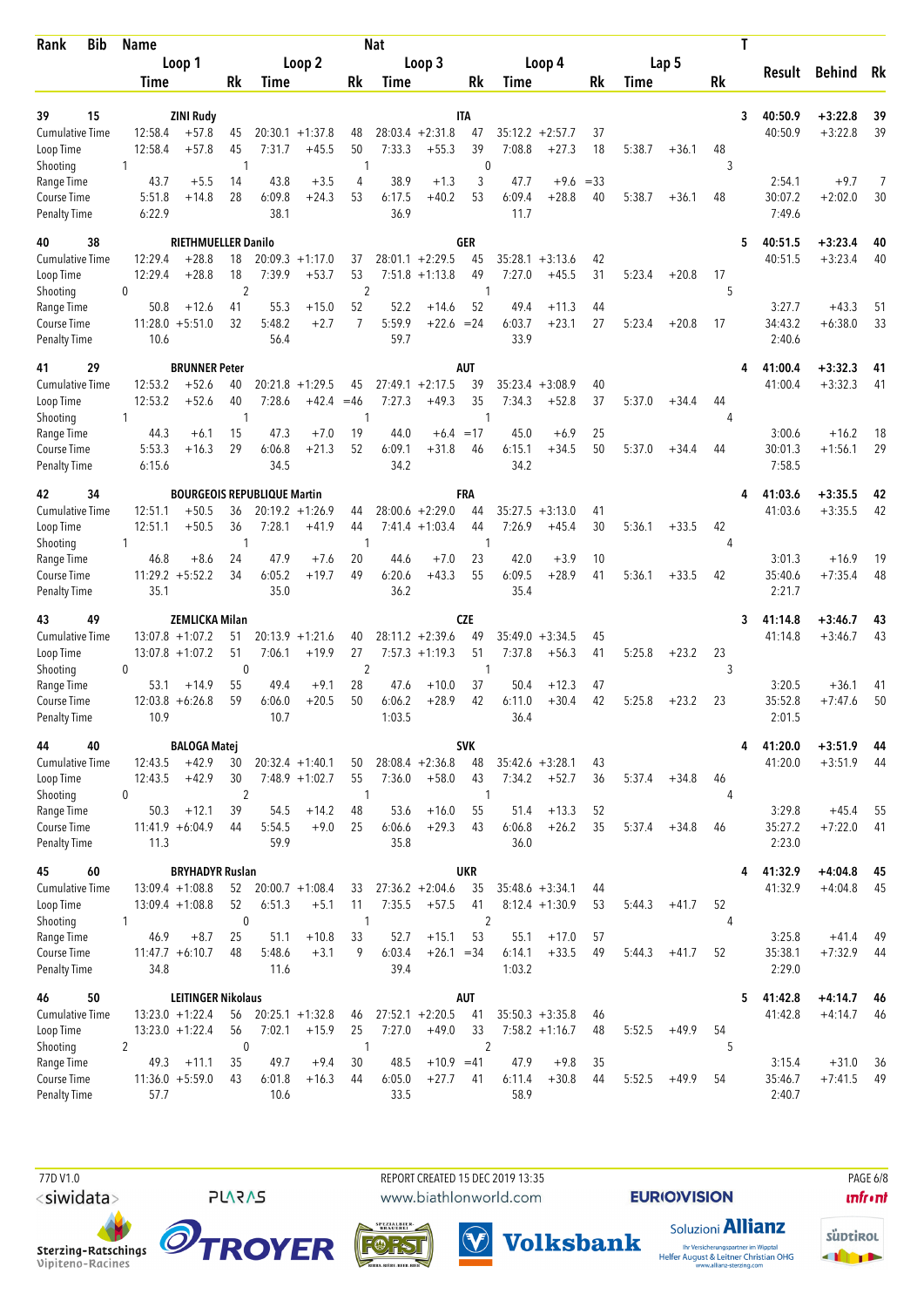| <b>Bib</b><br>Rank                  | <b>Name</b>            |                                          |           |                |                               |              | Nat              |                                        |                      |                |                                         |          |        |         |         | Τ |                   |                |       |
|-------------------------------------|------------------------|------------------------------------------|-----------|----------------|-------------------------------|--------------|------------------|----------------------------------------|----------------------|----------------|-----------------------------------------|----------|--------|---------|---------|---|-------------------|----------------|-------|
|                                     |                        | Loop 1                                   |           |                | Loop 2                        |              |                  | Loop 3                                 |                      |                | Loop 4                                  |          |        | Lap 5   |         |   | Result            | Behind Rk      |       |
|                                     | Time                   |                                          | Rk        | Time           |                               | Rk           | Time             |                                        | Rk                   | Time           |                                         | Rk       | Time   |         | Rk      |   |                   |                |       |
| 54<br>47                            |                        | <b>LAMURE Morgan</b>                     |           |                |                               |              |                  |                                        | FRA                  |                |                                         |          |        |         |         | 4 | 41:46.3           | $+4:18.2$      | 47    |
| <b>Cumulative Time</b>              |                        | $13:04.1 + 1:03.5$                       | 49        |                | $20:11.6 + 1:19.3$            | 38           |                  | $28:37.4 + 3:05.8$                     | 54                   | 36:03.1        | $+3:48.6$                               | 47       |        |         |         |   | 41:46.3           | $+4:18.2$      | 47    |
| Loop Time                           |                        | $13:04.1 + 1:03.5$                       | 49        | 7:07.5         | $+21.3$                       | 30           |                  | $8:25.8 +1:47.8$                       | 59                   | 7:25.7         | $+44.2$                                 | 29       | 5:43.2 | $+40.6$ | 51      |   |                   |                |       |
| Shooting                            | 1                      |                                          | 0         |                |                               | 3            |                  |                                        | $\mathbf{0}$         |                |                                         |          |        |         | 4       |   |                   |                |       |
| Range Time                          | 1:00.5                 | $+22.3$<br>$11:30.0 + 5:53.0$            | 59<br>35  | 55.6           | $+15.3$                       | 54           | 55.9             | $+18.3$                                | 59                   | 53.5           | $+15.4$                                 | 55       |        |         |         |   | 3:45.5            | $+1:01.1$      | 58    |
| Course Time<br><b>Penalty Time</b>  | 33.6                   |                                          |           | 6:01.3<br>10.6 | $+15.8$                       | 42           | 6:03.3<br>1:26.6 | $+26.0$                                | 33                   | 6:21.8<br>10.4 | $+41.2$                                 | 55       | 5:43.2 | $+40.6$ | 51      |   | 35:39.6<br>2:21.2 | $+7:34.4$      | 46    |
| 42<br>48                            |                        | <b>TRIXL Sebastian</b>                   |           |                |                               |              |                  |                                        | <b>AUT</b>           |                |                                         |          |        |         |         |   | 41:54.0           | $+4:25.9$      | 48    |
| <b>Cumulative Time</b>              | 12:45.8                | $+45.2$                                  | 32        |                | $20:14.4 + 1:22.1$            | 41           |                  | $28:00.2 + 2:28.6$                     | 43                   |                | $36:06.1 + 3:51.6$                      | 48       |        |         |         |   | 41:54.0           | $+4:25.9$      | 48    |
| Loop Time<br>Shooting               | 12:45.8<br>$\mathbf 0$ | $+45.2$                                  | 32<br>1   | 7:28.6         | +42.4                         | $=46$<br>1   |                  | $7:45.8 +1:07.8$                       | 47<br>$\overline{2}$ |                | $8:05.9 +1:24.4$                        | 50       | 5:47.9 | $+45.3$ | 53<br>4 |   |                   |                |       |
| Range Time                          | 51.9                   | $+13.7$                                  | $=47$     | 52.2           | $+11.9$                       | $=39$        | 49.7             | $+12.1$                                | 47                   | 49.1           | $+11.0$                                 | $=42$    |        |         |         |   | 3:22.9            | $+38.5$        | 45    |
| Course Time                         |                        | $11:42.8 + 6:05.8$                       | 45        | 6:01.1         | $+15.6 = 39$                  |              | 6:20.0           | $+42.7$                                | 54                   | 6:14.0         | $+33.4$                                 | 48       | 5:47.9 | $+45.3$ | 53      |   | 36:05.8           | $+8:00.6$      | 53    |
| <b>Penalty Time</b>                 | 11.1                   |                                          |           | 35.3           |                               |              | 36.1             |                                        |                      | 1:02.8         |                                         |          |        |         |         |   | 2:25.3            |                |       |
| 52<br>49                            |                        | <b>SJOKVIST Henning</b>                  |           |                |                               |              |                  |                                        | <b>SWE</b>           |                |                                         |          |        |         |         | 3 | 42:02.1           | $+4:34.0$      | 49    |
| <b>Cumulative Time</b><br>Loop Time | 12:56.5<br>12:56.5     | $+55.9$<br>$+55.9$                       | 44<br>44  | 7:11.4         | $20:07.9 +1:15.6$<br>$+25.2$  | 36<br>32     | 7:15.1           | $27:23.0 + 1:51.4$<br>$+37.1$          | 30<br>26             |                | $36:07.2 + 3:52.7$<br>$8:44.2 + 2:02.7$ | 49<br>57 | 5:54.9 | $+52.3$ | 55      |   | 42:02.1           | $+4:34.0$      | 49    |
| Shooting                            | $\mathbf 0$            |                                          | 0         |                |                               | $\mathbf{0}$ |                  |                                        | 3                    |                |                                         |          |        |         | 3       |   |                   |                |       |
| Range Time                          | 48.8                   | $+10.6$                                  | 33        | 56.2           | $+15.9$                       | 56           | 48.7             | $+11.1$                                | 43                   | 48.6           | $+10.5$                                 | $=37$    |        |         |         |   | 3:22.3            | $+37.9$        | $=42$ |
| Course Time                         |                        | $11:56.7 + 6:19.7$                       | 57        | 6:04.1         | $+18.6$                       | 47           | 6:14.7           | $+37.4$                                | 51                   | 6:24.9         | $+44.3$                                 | 57       | 5:54.9 | $+52.3$ | 55      |   | 36:35.3           | $+8:30.1$      | 56    |
| <b>Penalty Time</b>                 | 11.0                   |                                          |           | 11.1           |                               |              | 11.7             |                                        |                      | 1:30.7         |                                         |          |        |         |         |   | 2:04.5            |                |       |
| 35<br>50                            |                        | <b>LAZOUSKI Dzmitry</b>                  |           |                |                               |              |                  |                                        | <b>BLR</b>           |                |                                         |          |        |         |         | 6 | 42:06.6           | $+4:38.5$      | 50    |
| <b>Cumulative Time</b>              | 12:58.7                | $+58.1$                                  | 46        |                | $20:51.0 + 1:58.7$            | 53           |                  | $28:23.2 + 2:51.6$                     | 52                   |                | $36:30.2 +4:15.7$                       | 50       |        |         |         |   | 42:06.6           | $+4:38.5$      | 50    |
| Loop Time<br>Shooting               | 12:58.7<br>1           | $+58.1$                                  | 46<br>2   |                | $7:52.3 +1:06.1$              | 56<br>1      | 7:32.2           | $+54.2$                                | 38<br>2              |                | $8:07.0 + 1:25.5$                       | 51       | 5:36.4 | $+33.8$ | 43<br>6 |   |                   |                |       |
| Range Time                          | 48.4                   | $+10.2$                                  | 31        | 54.7           | $+14.4$                       | $=49$        | 52.9             | $+15.3$                                | 54                   | 50.8           | $+12.7$                                 | 48       |        |         |         |   | 3:26.8            | $+42.4$        | 50    |
| Course Time                         |                        | $11:34.7 + 5:57.7$                       | 42        | 5:56.9         | $+11.4$                       | 31           | 6:03.4           | $+26.1$                                | $= 34$               | 6:11.8         | $+31.2$                                 | 45       | 5:36.4 | $+33.8$ | 43      |   | 35:23.2           | $+7:18.0$      | 40    |
| <b>Penalty Time</b>                 | 35.6                   |                                          |           | 1:00.7         |                               |              | 35.9             |                                        |                      | 1:04.4         |                                         |          |        |         |         |   | 3:16.6            |                |       |
| 37<br>51                            |                        | <b>HOLLANDT Florian</b>                  |           |                |                               |              |                  |                                        | GER                  |                |                                         |          |        |         |         | 7 | 42:07.6           | $+4:39.5$      | 51    |
| <b>Cumulative Time</b><br>Loop Time |                        | $13:20.7 + 1:20.1$<br>$13:20.7 + 1:20.1$ | 54<br>54  | 7:28.5         | $20:49.2 +1:56.9$<br>$+42.3$  | 52<br>45     | 7:27.2           | $28:16.4 + 2:44.8$<br>$+49.2$          | 50<br>34             |                | $36:35.9 + 4:21.4$<br>$8:19.5 + 1:38.0$ | 52<br>54 | 5:31.7 | $+29.1$ | 36      |   | 42:07.6           | $+4:39.5$      | 51    |
| Shooting                            | 2                      |                                          | 1         |                |                               | 1            |                  |                                        | 3                    |                |                                         |          |        |         | 7       |   |                   |                |       |
| Range Time                          | 53.8                   | $+15.6$                                  | 56        | 54.4           | $+14.1$                       | $=46$        | 48.5             | $+10.9 = 41$                           |                      | 52.1           | $+14.0$                                 | 53       |        |         |         |   | 3:28.8            | $+44.4$        | 54    |
| Course Time                         |                        | $11:28.7 + 5:51.7$                       | 33        | 5:59.2         | $+13.7$                       | 36           | 6:04.4           | $+27.1 = 38$                           |                      | 6:05.2         | $+24.6$                                 | 33       | 5:31.7 | $+29.1$ | 36      |   | 35:09.2           | $+7:04.0$      | 37    |
| <b>Penalty Time</b>                 | 58.2                   |                                          |           | 34.9           |                               |              | 34.3             |                                        |                      | 1:22.2         |                                         |          |        |         |         |   | 3:29.6            |                |       |
| 30<br>52                            |                        | <b>KRUPCIK Tomas</b>                     |           |                |                               |              |                  |                                        | <b>CZE</b>           |                |                                         |          |        |         |         | 8 | 42:13.1           | $+4:45.0 = 52$ |       |
| Cumulative Time<br>Loop Time        | 12:40.0<br>12:40.0     | $+39.4$<br>$+39.4$                       | 28<br>28  | 7:24.1         | $20:04.1 + 1:11.8$<br>$+37.9$ | 35<br>41     |                  | $28:18.6 + 2:47.0$<br>$8:14.5 +1:36.5$ | 51<br>56             |                | $36:43.0 +4:28.5$<br>$8:24.4 +1:42.9$   | 54<br>55 | 5:30.1 | $+27.5$ | 31      |   | 42:13.1           | $+4:45.0$      | - 52  |
| Shooting                            | 1                      |                                          | 1         |                |                               | 3            |                  |                                        | 3                    |                |                                         |          |        |         | 8       |   |                   |                |       |
| Range Time                          | 48.1                   | $+9.9$                                   | 30        | 46.0           | $+5.7$                        | 10           | 44.7             | $+7.1$                                 | 24                   | 48.2           | $+10.1$                                 | 36       |        |         |         |   | 3:07.0            | $+22.6$        | - 23  |
| Course Time                         | 5:51.7                 | $+14.7$                                  | 27        | 6:01.7         | $+16.2$                       | 43           | 5:58.5           | $+21.2$                                | 23                   | 6:04.4         | $+23.8 = 28$                            |          | 5:30.1 | $+27.5$ | 31      |   | 29:26.4           | $+1:21.2$      | - 24  |
| <b>Penalty Time</b>                 | 6:00.2                 |                                          |           | 36.4           |                               |              | 1:31.3           |                                        |                      | 1:31.8         |                                         |          |        |         |         |   | 9:39.7            |                |       |
| 58<br>52                            |                        | <b>HOSEK Ondrej</b>                      |           |                |                               |              |                  |                                        | <b>CZE</b>           |                |                                         |          |        |         |         | 5 | 42:13.1           | $+4:45.0 = 52$ |       |
| <b>Cumulative Time</b>              |                        | $13:21.3 +1:20.7$<br>$13:21.3 +1:20.7$   | 55<br>55  | 7:27.4         | $20:48.7 + 1:56.4$<br>$+41.2$ | 51<br>43     | 7:35.0           | $28:23.7 +2:52.1$<br>$+57.0$           | 53<br>40             |                | $36:33.6 +4:19.1$<br>$8:09.9 +1:28.4$   | 51<br>52 | 5:39.5 |         | 49      |   | 42:13.1           | $+4:45.0$      | 52    |
| Loop Time<br>Shooting               | $\mathbf{1}$           |                                          | 1         |                |                               | $\mathbf{1}$ |                  |                                        | $\overline{2}$       |                |                                         |          |        | $+36.9$ | 5       |   |                   |                |       |
| Range Time                          | 52.1                   | $+13.9$                                  | 49        | 49.6           | $+9.3$                        | 29           | 49.0             | $+11.4$                                | 45                   | 48.6           | $+10.5 = 37$                            |          |        |         |         |   | 3:19.3            | $+34.9$        | 38    |
| Course Time                         |                        | $11:54.0 + 6:17.0$                       | 55        | 6:02.1         | $+16.6$                       | 45           | 6:10.2           | $+32.9$                                | 48                   | 6:18.1         | $+37.5$                                 | 52       | 5:39.5 | $+36.9$ | 49      |   | 36:03.9           | $+7:58.7$      | 52    |
| Penalty Time                        | 35.2                   |                                          |           | 35.7           |                               |              | 35.8             |                                        |                      | 1:03.2         |                                         |          |        |         |         |   | 2:49.9            |                |       |
| 55<br>54                            |                        | <b>OLSSON Sebastian</b>                  |           |                |                               |              |                  |                                        | <b>SWE</b>           |                |                                         |          |        |         |         | 4 | 42:39.6           | $+5:11.5$      | - 54  |
| <b>Cumulative Time</b>              |                        | $13:01.2 +1:00.6$                        | 48<br>48  |                | $20:14.8 + 1:22.5$<br>$+27.4$ | 42<br>34     |                  | $27:59.7 + 2:28.1$<br>$7:44.9 +1:06.9$ | 42<br>46             |                | $36:38.6 + 4:24.1$                      | 53<br>56 |        |         | 57      |   | 42:39.6           | $+5:11.5$      | - 54  |
| Loop Time<br>Shooting               | 0                      | $13:01.2 +1:00.6$                        | $\pmb{0}$ | 7:13.6         |                               | $\mathbf{1}$ |                  |                                        | 3                    |                | $8:38.9 +1:57.4$                        |          | 6:01.0 | $+58.4$ | 4       |   |                   |                |       |
| Range Time                          | 48.0                   | $+9.8$                                   | 29        | 48.2           |                               | $+7.9$ = 22  | 45.0             | $+7.4$                                 | 25                   | 52.6           | $+14.5$                                 | 54       |        |         |         |   | 3:13.8            | $+29.4$        | 35    |
| Course Time                         |                        | $12:02.2 + 6:25.2$                       | 58        | 6:14.5         | $+29.0$                       | 57           | 6:23.6           | $+46.3$                                | 56                   | 6:18.7         | $+38.1$                                 | 53       | 6:01.0 | $+58.4$ | 57      |   | 37:00.0           | $+8:54.8$      | 57    |
| Penalty Time                        | 11.0                   |                                          |           | 10.9           |                               |              | 36.3             |                                        |                      | 1:27.6         |                                         |          |        |         |         |   | 2:25.8            |                |       |

 77D V1.0 REPORT CREATED 15 DEC 2019 13:35 PAGE 7/8www.biathlonworld.com

 $(\blacktriangledown)$ 

**EURIOVISION** 

**unfront** 





**PLARAS**